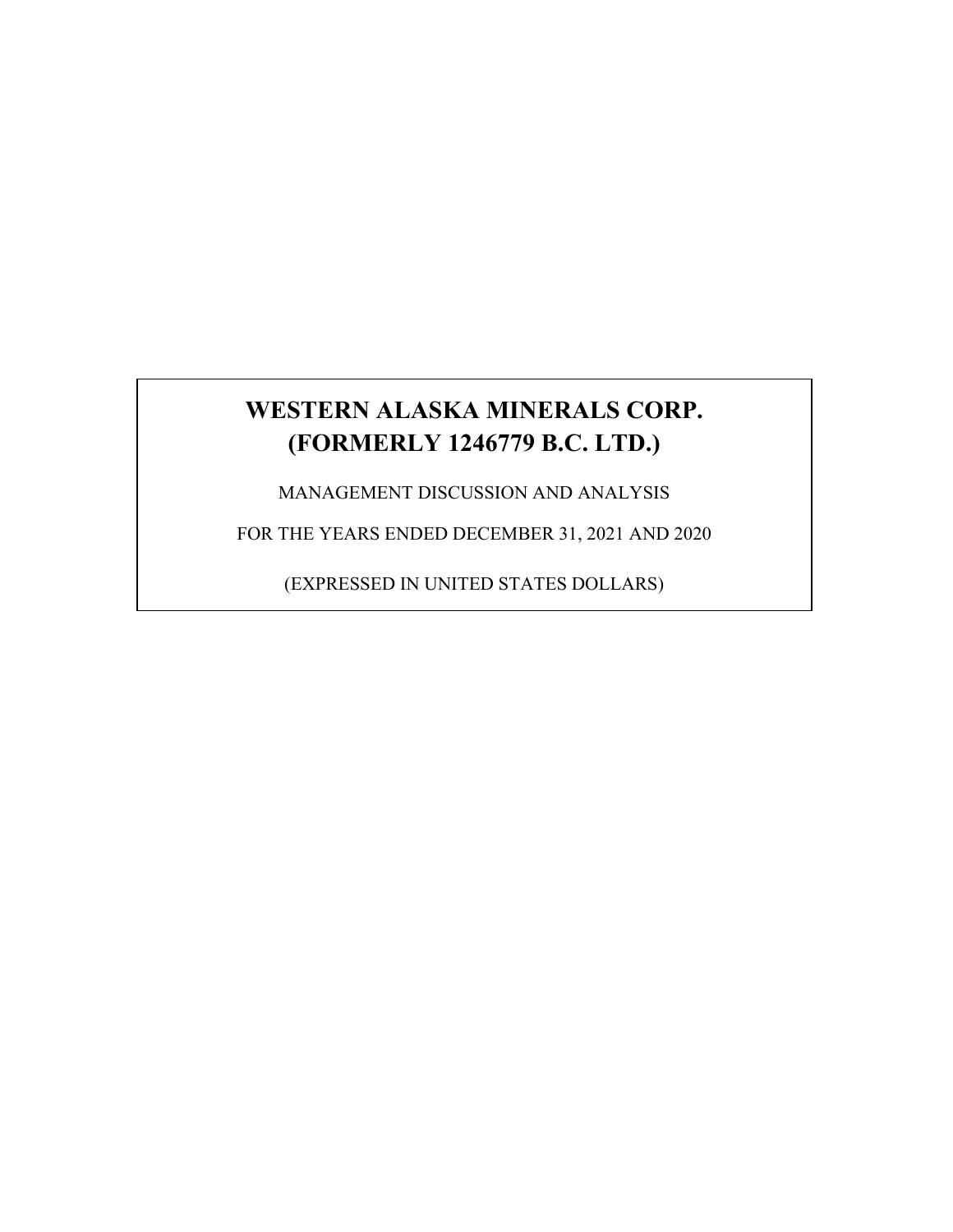#### **INTRODUCTION**

The following discussion and analysis of the operations, results, and financial position of Western Alaska Minerals Corp., the "Company", (formerly 1246779 B.C. Ltd.) for the year ended December 31, 2021 should be read in conjunction with the Company's consolidated financial statements for the year ended December 31, 2021. The effective date of this report is March 23, 2022. All figures are presented in United States dollars, unless otherwise indicated. The MD&A was prepared to conform to National Instrument 51- 102F1 and was approved by the Board of Directors prior to its release.

The audited consolidated financial statements and MD&A are presented in U.S. dollars, unless otherwise indicated. The consolidated financial statements and any summary of results presented in the MD&A were prepared in accordance with International Financial Reporting Standards ("IFRS") as issued by the International Accounting Standards Board ("IASB"). Please consult the audited consolidated financial statements for the years ended December 31, 2021 and 2020, for more complete financial information. All of the Company's public disclosure filings may be accessed via www.sedar.com and at the Company's website www.westernalaskaminerals.com. Readers are urged to review these materials, including the technical reports filed with respect to the Company's mineral properties.

## **FORWARD LOOKING STATEMENTS**

Certain statements contained in this MD&A may constitute forward-looking statements. These statements relate to future events or the Company's future performance. All statements, other than statements of historical fact, may be forward-looking statements. Forward-looking statements are often, but not always, identified by the use of words such as "seek", "anticipate", "plan", "continue", "estimate", "expect", "may", "will", "project", "predict", "propose", "potential", "targeting", "intend", "could", "might", "should", "believe" and similar expressions. These statements involve known and unknown risks, uncertainties and other factors that may cause actual results or events to differ materially from those anticipated in such forward-looking statements. The Company believes that the expectations reflected in those forwardlooking statements are reasonable but no assurance can be given that these expectations will prove to be correct and such forward-looking statements included in this MD&A should not be unduly relied upon by investors as actual results may vary. These statements speak only as of the date of this MD&A and are expressly qualified, in their entirety, by this cautionary statement.

In particular, this MD&A contains forward-looking statements, pertaining to the following: capital expenditure programs, development of resources, treatment under governmental regulatory and taxation regimes, expectations regarding the Company's ability to raise capital, expenditures to be made by the Company to meet certain work commitments, and work plans to be conducted by the Company.

With respect to forward-looking statements listed above and contained in this MD&A, the Company has made assumptions regarding, among other things: the legislative and regulatory environment, the impact of increasing competition, unpredictable changes to the market prices for minerals, that costs related to development of mineral properties will remain consistent with historical experiences, anticipated results of exploration activities, and the Company's ability to obtain additional financing on satisfactory terms.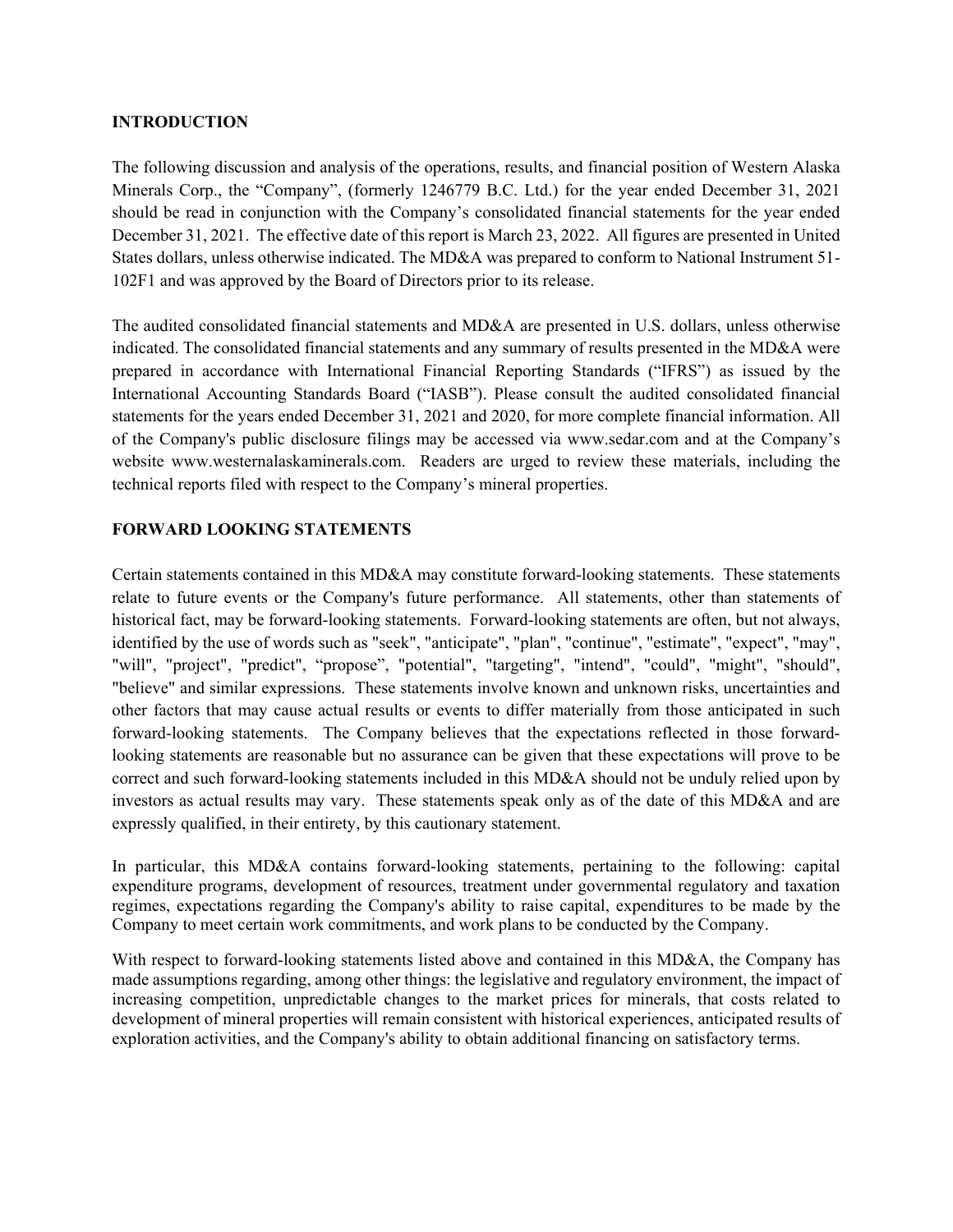The Company's actual results could differ materially from those anticipated in these forward-looking statements as a result of the risk factors set forth in this MD&A: volatility in the market prices of minerals, uncertainties associated with estimating resources, geological problems, technical problems, exploration problems, processing problems, liabilities and risks including environmental liabilities and risks inherent in the exploration and mining, fluctuations in currency and interest rates, incorrect assessments of the value of acquisitions, unanticipated results of exploration activities, competition for capital, competition for acquisitions of reserves, competition for undeveloped lands, competition for skilled personnel, political risks and unpredictable weather conditions.

# **OVERALL PERFORMANCE**

## **COMPANY OVERVIEW**

Western Alaska Minerals Corp. (formerly 1246779 B.C. Ltd.) ("WAM", "779" or the "Company") was incorporated in the province of British Columbia on April 8, 2020. The Company is a public company whose common shares are listed for trading on the TSX Venture Exchange ("TSXV") under the symbol "WAM".

The head office of the Company is located 3573 East Sunrise Drive, Suite 233, Tucson, Arizona, 85718 USA.

On November 10, 2021, the Company completed the acquisition of Western Alaska Copper and Gold Company ("WACG"), a private Alaska-based company that was incorporated on June 15, 2010. WACG is in the business of pursuing and developing property interests that are considered to be sites of potential economic mineralization. The Company acquired all of the issued and outstanding shares of WACG under a share purchase agreement (the "Reverse Takeover Transaction", the "Transaction" or the "RTO"). In connection to the Transaction, the Company changed its name from 1246779 B.C. Ltd. to Western Alaska Minerals Corp., operating the primary business of WACG.

On the closing of the RTO, WACG became a wholly-owned subsidiary of the Company. As WACG is deemed to be the acquirer for accounting purposes, its assets and liabilities and operations since incorporation on June 15, 2010 are included in the consolidated financial statements at their historical carrying values.

The Company's results of operations are included from the closing date, November 10, 2021 and onwards. Please refer to the Reverse Acquisition in Note 3 of the consolidated financial statements for more details.

The Company has no substantial revenue and supports its operations through the sale of equity. The value of any mineral property is dependent upon the existence or potential existence of economically recoverable mineral reserves. See section related to "Risk Factors" in this statement.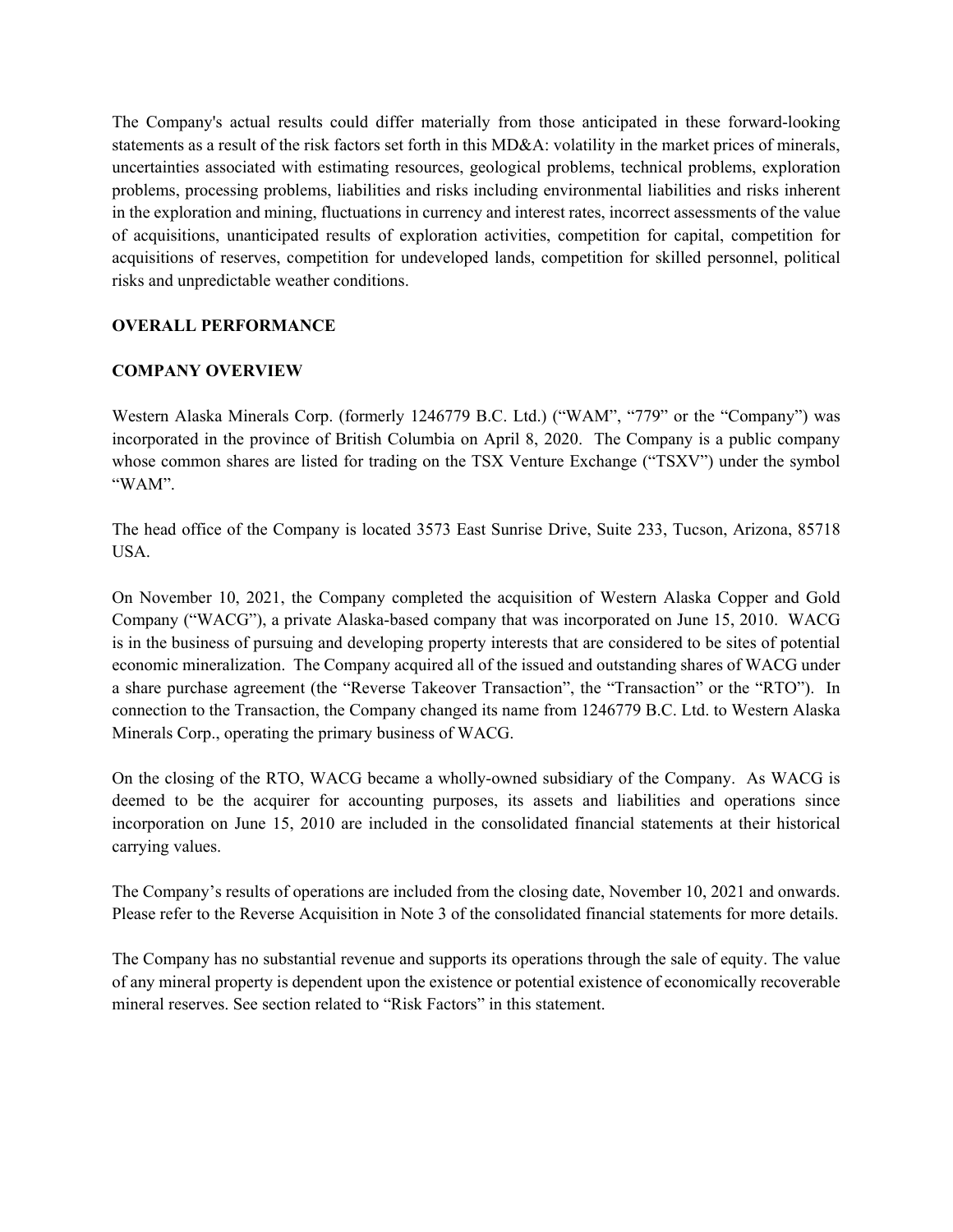## **OVERALL PERFORMANCE, CONTINUED**

## **REVERSE ACQUISITION**

On November 10, 2021, pursuant to the Business Combination Agreement (the "Agreement') the Company and WACG completed a merger whereby the Company acquired all the issued and outstanding common shares of WACG, as a means by which WACG attained a public listing of its common shares. The Company also completed a concurrent financing of C\$5.2 million to finance mineral properties exploration and corporate expenditures.

Pursuant to the Business Combination Agreement:

- The Company consolidated its issued and outstanding capital at a ratio that resulted in 1,510,314 WAM common shares outstanding. The WAM common shares issued in connection with the Transaction were issued on a post-consolidation basis.
- The Company and WACG completed a three-cornered merger (the "Merger") whereby a wholly-owned subsidiary of WAM, WACG Acquisition Co. ("Subco"), merged with WACG. Upon completion of the merger, one WACG common share was exchanged for 10,000 WAM common shares for non-US residents and for either (i) 100 WAM proportional shares; or (ii) 1,000 WAM common shares and 90 WAM proportional shares for US residents. An aggregate of 4,470,000 WAM common shares were issued, along with 260,700 WAM proportional shares. Each WAM proportional share is exchangeable into 100 WAM common shares at the option of the holder. The ability to convert the proportional shares is subject to a restriction that the aggregate number of common shares and proportional shares held by US residents may not exceed 40% of the aggregate number of common shares and proportional shares issued and outstanding after such conversions.
- At the closing of the Transaction, the shareholders of WACG became major shareholders of WAM. Accordingly, WACG is considered to have acquired WAM with the transaction being accounted for as a reverse takeover of WAM by WACG shareholders.

The acquisition constitutes an asset acquisition as the Company does not meet the definition of a business, as defined in IFRS 3, Business Combinations. Additionally, as a result of the RTO, the statement of financial position has been adjusted for the elimination of the Company's share capital, contributed surplus and accumulated deficit within shareholders' equity.

As a result of this asset acquisition, a listing expense of \$1,078,929 has been recorded. This reflects the difference between the estimated fair value of WACG common shares deemed to have been issued to the Company's shareholders less the fair value of the assets of the Company acquired.

### COMMON AND PROPORTIONATE SHARES

Pursuant to the RTO transaction, each WACG common share ("WACG common share") held by a U.S. Resident shareholder was exchanged for either: (i) a "Merger Unit", comprised of 1,000 WAM common shares ("WAM common shares" or "common shares") and 900 Proportional Shares ("WAM proportional shares" or "proportional shares"); or (ii) 1,000 Proportional Shares and each WACG common share held by a Non-U.S. Resident shareholder was exchanged for 10,000 WAM common shares. The Proportional Shares are, in effect, common shares compressed at the ratio of 100:1 which have voting and economic rights on an as-converted basis. The Proportional Shares are convertible to common shares at the request of the shareholder and with the consent of the Company.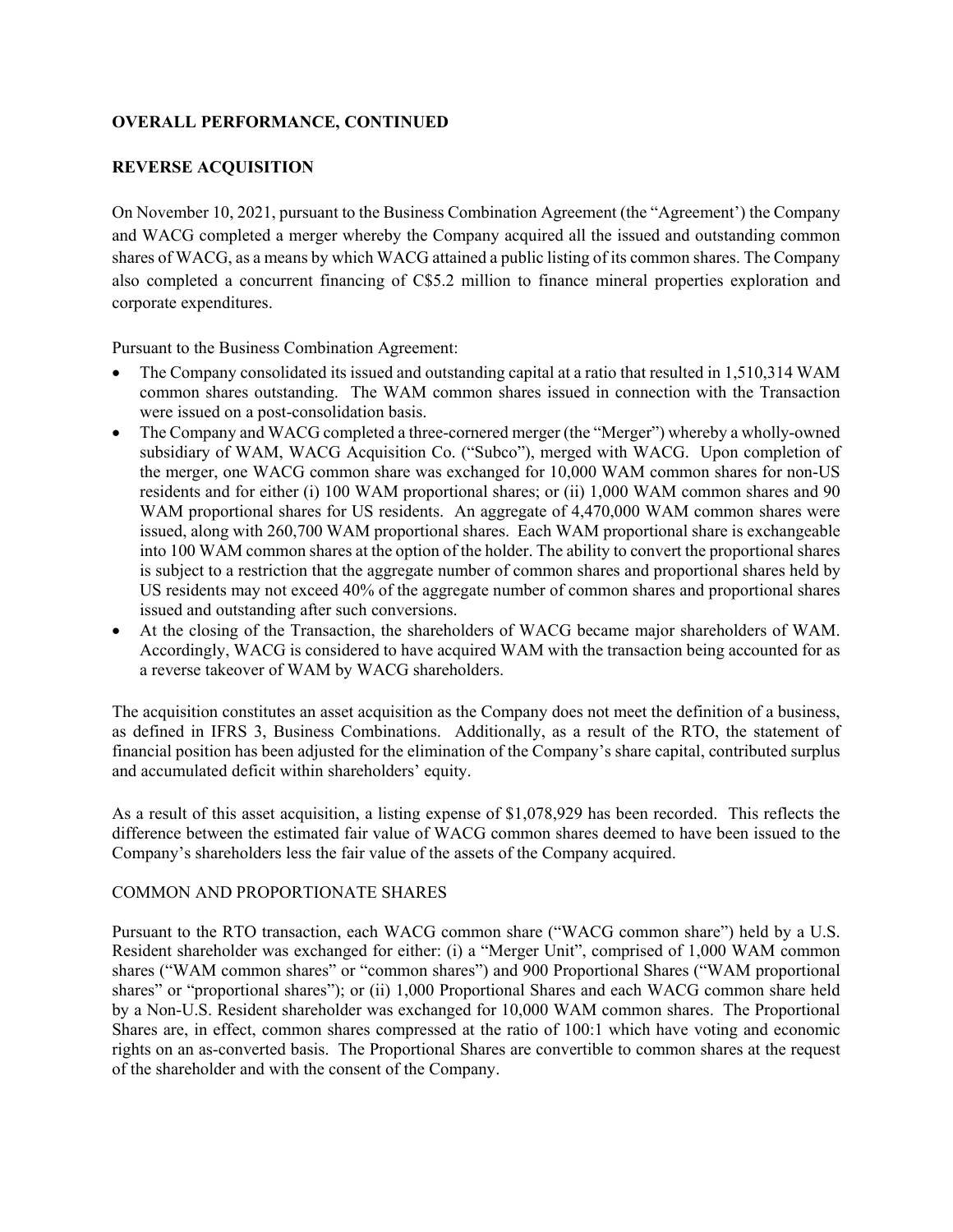## **OVERALL PERFORMANCE, CONTINUED**

# **REVERSE ACQUISITION, CONTINUED**

The allocation of consideration transferred is summarized as follows:

| Consideration:                           |   |           |
|------------------------------------------|---|-----------|
| Fair value of shares issued              | S | 1,030,972 |
| Total consideration                      |   | 1,030,972 |
|                                          |   |           |
| Fair value of net assets of the Company: |   |           |
| Cash                                     |   | 5,484     |
| GST receivable                           |   | 4,626     |
| Accounts payable and accrued liabilities |   | (44, 762) |
| Other payable                            |   | (13,305)  |
| Total net assets                         |   | (47,957)  |
|                                          |   |           |
| Listing expense                          |   | 1,078,929 |

#### **FINANCINGS**

On November 10, 2021, the Company issued 6,124,506 WAM common shares for the concurrent RTO financing of C\$5.2 million and incurred share issuance costs of \$0.4 million.

On May 26, 2021, WACG issued by private placement, an aggregate of 605 WACG common shares for gross proceeds of \$2,722,500, and incurred share issue costs of \$152,064.

On March 31, 2021, WACG issued 120 WACG common shares in accordance with the acquisition of Illinois Creek and were valued upon issuance at \$540,000.

In fiscal 2020, WACG issued by private placement, an aggregate of 129 WACG common shares for gross proceeds of \$838,500, and incurred share issue costs of \$34,615.

During the year ended December 31, 2021, 89 WACG common shares were issued for consulting services.

### **USE OF PROCEEDS**

Net proceeds of the financings were used to explore the Company's Alaskan projects, facilitate the Go-Public transaction and corporate expenditures.

### **EXERCISE OF STOCK OPTIONS**

During the year ended December 31, 2021, 42 WACG common shares were issued from stock option exercises. During the year ended December 31, 2020, 13 WACG common shares were issued from stock option exercises.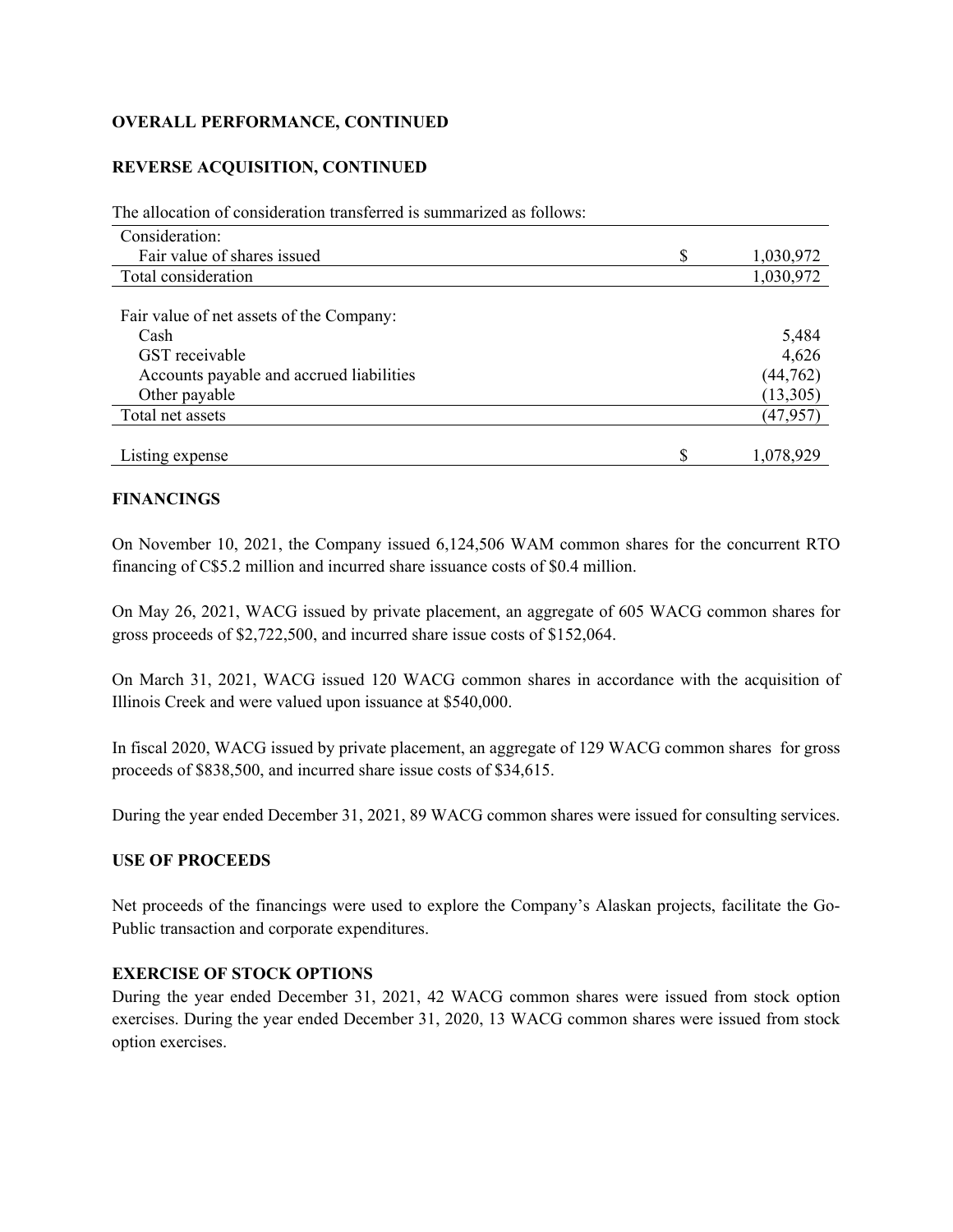#### **DISCUSSION OF OPERATIONS**

# **MINERAL PROPERTY EXPLORATIONS**

Schedule of cumulative exploration and evaluation property costs:

|                                            | Round Top | Honker   | Illinois Creek |              |
|--------------------------------------------|-----------|----------|----------------|--------------|
|                                            | Property  | Property | Property       | Total        |
|                                            | \$        | \$       | \$             | $\mathbb{S}$ |
| <b>December 31, 2019</b>                   | 4,830,702 | 266,450  |                | 5,097,152    |
| Claim maintenance                          | 90,735    | 50       |                | 90,785       |
| Assays                                     | 4,336     |          |                | 4,336        |
| Camp food, supplies & accommodation        | 221       |          |                | 221          |
| Camp labor/payroll costs                   | 10,224    |          |                | 10,224       |
| Consultant's fees                          | 33,750    |          |                | 33,750       |
| Equipment                                  | 10,988    |          |                | 10,988       |
| Fix wing & fuel                            | 7,600     |          |                | 7,600        |
| Helicopter & fuel                          | 11,502    |          |                | 11,502       |
| Other field expenses                       | 8,163     |          |                | 8,163        |
| <b>December 31, 2020</b>                   | 5,008,221 | 266,500  | $\overline{a}$ | 5,274,721    |
| Acquisition costs                          |           |          | 4,930,000      | 4,930,000    |
| Claim maintenance                          | 72,600    | 14,750   | 40,845         | 128,195      |
| DNR permit fees                            | 2,090     | 3,050    | 6,161          | 11,301       |
| Assays                                     |           | 11,958   | 147,857        | 159,815      |
| Camp food, supplies & accommodations       |           |          | 96,410         | 96,410       |
| Camp labour/payroll costs                  |           | 40,825   | 535,254        | 576,079      |
| Consultant fees                            |           |          | 120,927        | 120,927      |
| Drilling                                   |           | 176,038  | 798,437        | 974,475      |
| Equipment                                  | 11,240    | 21,170   | 493,181        | 525,591      |
| Fixed wing & fuel                          |           |          | 387,457        | 387,457      |
| Helicopter & fuel                          |           | 69,390   | 80,634         | 150,024      |
| Travel                                     |           |          | 45,397         | 45,397       |
| River access                               |           |          | 190,042        | 190,042      |
| Other field expenses                       | 47        |          | 39,947         | 39,994       |
| Reclassification<br>joint<br>of<br>venture |           |          |                |              |
| exploration costs                          |           |          | 1,373,215      | 1,373,215    |
|                                            |           |          |                |              |
| <b>December 31, 2021</b>                   | 5,094,198 | 603,681  | 9,285,764      | 14,983,643   |

#### **Round Top Property, Alaska**

The Round Top property is a large copper-molybdenum-silver (Cu-Mo-Ag) porphyry system that includes both high grade copper surface discoveries and drill intercepts to a depth of 800 meters. Cu-Mo-Ag mineralization is associated with Cretaceous (+/- 74 Ma) age intrusive rocks. The Property consists of 92 state mineral claims, owned 100% by WACG, located in the Mount McKinley and Nulato mining districts of Alaska.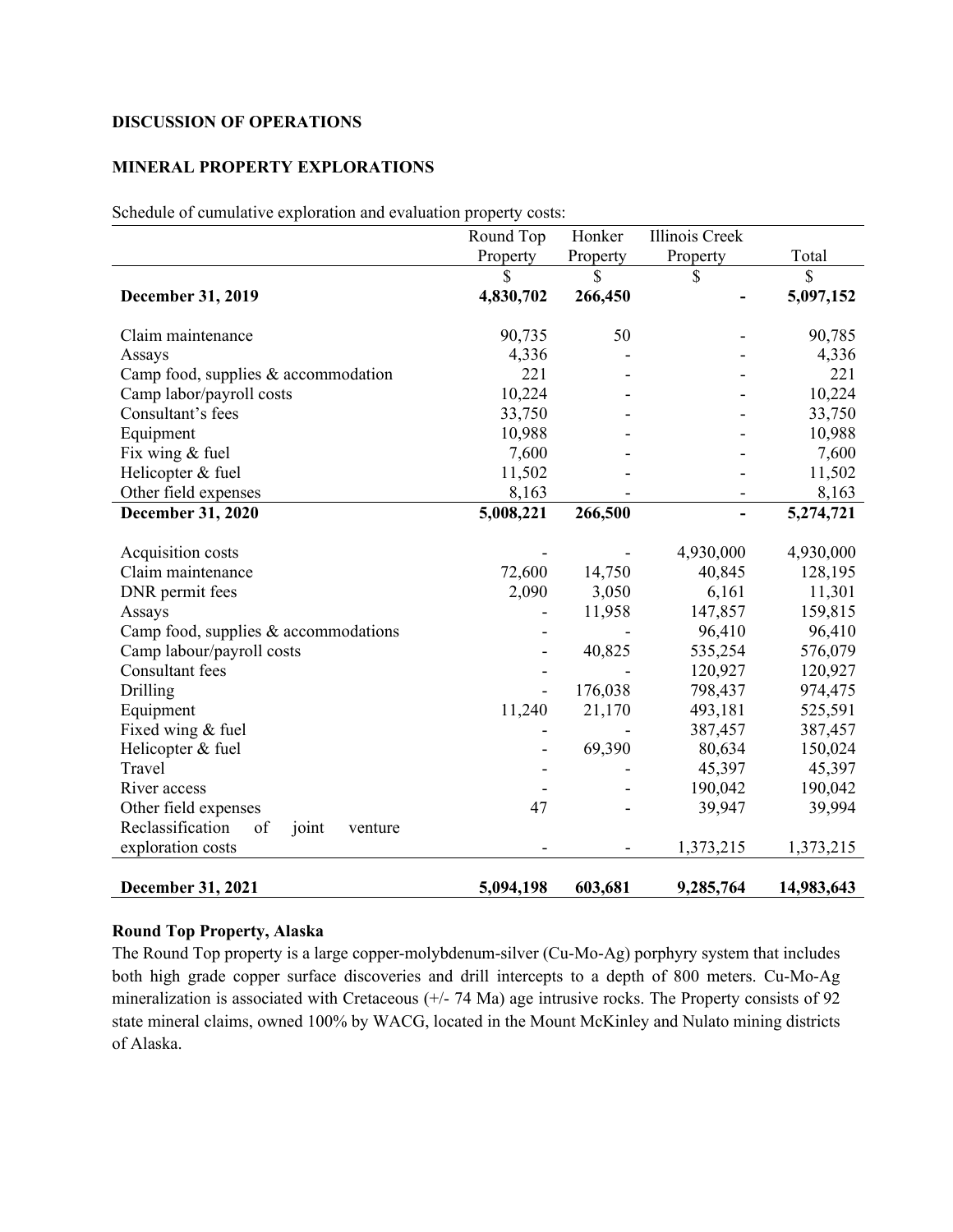## **DISCUSSION OF OPERATIONS, CONTINUED**

## **Illinois Creek Mine Project, Alaska**

The Company's most advanced stage asset is the Illinois Creek oxide gold-silver project, a past-producing run of mine (ROM) heap leach mine, camp and airstrip that operated between 1997 and 2002. The project has an updated February 2021 43-101 resource estimate of 525 koz of AuEq  $\omega$  +1.3 g/t.

On March 31, 2021, WACG and one of its shareholders, Joe Piekenbrock, entered into a stock purchase agreement (the "Illinois Creek Agreement"), whereby WACG acquired 100% of the issued and outstanding common shares of an Alaska private company, Piek Incorporated ("Piek"), in exchange for 120 WACG common shares (valued at \$540,000) and \$3,698,000 payable by the issuance of a promissory note.

Piek is the sole owner of 110 state mineral claims, known as the Illinois Creek Project, located in the Mount McKinley mining district of Alaska. An additional 86 claims were staked by WACG in 2021, after the acquisition of Piek.

## **Honker Property, Alaska**

The Honker Property is a gold-silver (Au-Ag) low sulfidation vein system discovered in 1981 located approximately six miles north of Illinois Creek Mine. It consists of 24 state mineral claims, owned 100% by WACG, located in the Mount McKinley mining district of Alaska.

## **2020 AND 2021 EXPLORATION ACTIVITIES**

During 2020, the Company drilled 73 Reverse Circulation holes at Illinois Creek on 25-30 metres spacing for a total of 643.15 meters with the company-owned drill rig in an effort to determine the tonnage and grade of the residual material on the leach pad. The Company bagged, sealed and transported the samples to camp and then weighed, split and bagged for shipment to ALS Global laboratories in Fairbanks. A total of 422 samples were collected and assayed. The results were analyzed by BD Resource and Sim Geological as part of the updated NI 43-101 Technical Study dated February 2, 2021.

On February 2, 2021, the Company completed an updated Illinois Creek Resource Estimate – NI43-101; the Resource Estimate for the combined In-Situ and Leach estimates the indicated plus inferred gold-silver resource at Illinois Creek Mine to be 525,000 oz of gold equivalent with tonnage of 12.0 million tons, and an average grade of 1.36 g/t gold equivalent (silver values converted into ounces of gold). The contained metal is 357,000 oz of gold and 13.4 million oz of silver.

During the summer of 2021, the Company completed a total of 20 drill holes on the Illinois Creek Project for approximately 2,331.8 metres, including 8 holes which were completed on the extensions of the Illinois Creek oxide deposit, in accordance with the recommendations set out in the aforementioned NI 43-101 Report for the project. Included in the 18 drill holes completed, are a total of nine drill holes totaling 851 meters of drilling have been completed at Waterpump Creek, targeting both the shallow high-grade oxide mineralization and the deeper high-grade sulfide carbonate replacement mineralization previously encountered by Anaconda and NovaGold. The Company also drilled 6 exploration holes at the Honker Property totaling to 636.3 metres.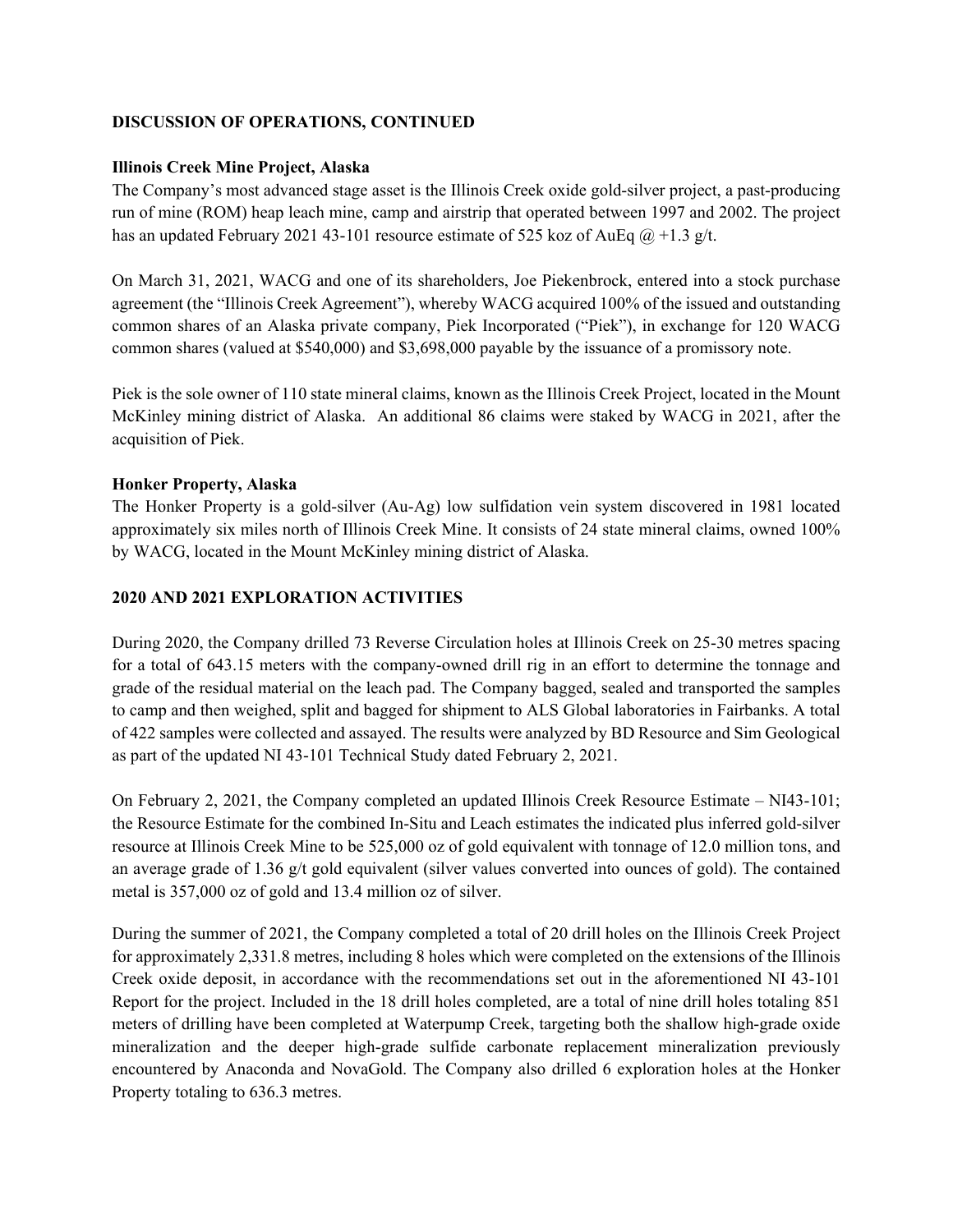## **DISCUSSION OF OPERATIONS, CONTINUED**

#### **SUMMARY OF MATERIAL DRILL RESULTS**

Shown below are the results of the 2021 drilling at Waterpump Creek. Management was very pleased with encountering industry leading Ag/Zn/Pb values in both the oxide and sulfide intervals drilled. Most notably WPC21-02 cut 15.7 metres true thickness of 256 g/t Ag, 6.4% Pb and 0.7% Zn in oxide mineralization, and WPC21-09 cut 9.1 meters true thickness of 522 g/t Ag, 14.5% Pb and 22.5% Zn in deeper sulfide mineralization dominated by massive sphalerite and argentiferous galena. Mineralization at Waterpump creek occurs as a manto (blanket-like) massive sulfide replacement of hosting carbonate rock dipping gently to the east. Based on these high-grade 2021 results, 2022 drilling has been refocused on beginning to expand and test the Waterpump Creek sulfide mineralization both down dip and along strike from the 2020 drilling. Current plans are to re-open the Illinois camp in early April 2022 and begin offset drilling in mid May 2022.

| <b>Drill hole</b> | From<br>(meters)     | Tо<br>(meters) | Thickness<br>(meters)        | True Thickness<br>(meters) | Αg<br>$g/\bar{t}$ | Pb<br>$\frac{0}{0}$ | Zn<br>$\frac{0}{0}$ | AgEq<br>$g(t^{***})$ |
|-------------------|----------------------|----------------|------------------------------|----------------------------|-------------------|---------------------|---------------------|----------------------|
| WPC21-01          | 21.5                 | 32.4           | 7.4<br>$(3.1 \text{ NR}^*)$  | 7.4                        | 20                | 0.4                 | 2.5                 | 134                  |
| WPC21-02          | 23.2                 | 39.9           | 16.7                         | 15.7                       | 256               | 6.4                 | 0.7                 | 484                  |
| including         | 23.2                 | 26.2           | 3.0                          | 2.8                        | 1094              | 27.4                | 0.3                 | 1960                 |
|                   | 36.9                 | 39.9           | 3.0                          | 2.8                        | 287               | 2.1                 | 2.8                 | 466                  |
| WPC21-03          | 50.9                 | 52.4           | 1.5                          | 1.4                        | 1337              | nil                 | nil                 | 1337                 |
|                   | 63.1                 | 75.6           | 9.7<br>$(2.8 \text{ NR}^*)$  | 9.1                        | 89                | 7.7                 | 6.3                 | 584                  |
| WPC21-041         | 64.9                 | 71.2           | 6.3                          | 5.9                        | 76                | nil                 | 5.2                 | 283                  |
| including         | 64.9                 | 66.4           | 1.5                          | 1.4                        | 315               | nil                 | 0.5                 | 335                  |
| WPC21-05          | 35.6                 | 50.9           | 11.9<br>$(3.4 \text{ NR}^*)$ | 11.2                       | 149               | nil                 | 2.0                 | 230                  |
| including         | 35.6                 | 39.0           | 3.4                          | 3.2                        | 507               | nil                 | 0.4                 | 523                  |
| WPC21-06I         | 119.7                | 122.8          | 3.1                          | 2.9                        | 8                 | 0.4                 | 2.5                 | 122                  |
| WPC21-07          | FWonly               |                |                              |                            |                   |                     |                     |                      |
| $WPC21-08$        | Lost In<br><b>HW</b> |                |                              |                            |                   |                     |                     |                      |
| WPC21-<br>$09**$  | 109.4                | 120.9          | 10.5<br>$(1.0\,NR^*)$        | 9.1                        | 522               | 14.5                | 22.5                | 1886                 |

2021 Waterpump Creek Drill Results

\* *NR-NoSampleRecovery \*\* Restatedwithadditional assaystothosepreviouslyreleased*

*\*\*\* Ag Equivalencies based on spot prices of \$22/oz Ag, \$1.00/lb Pb, and \$1.30/lb Zn*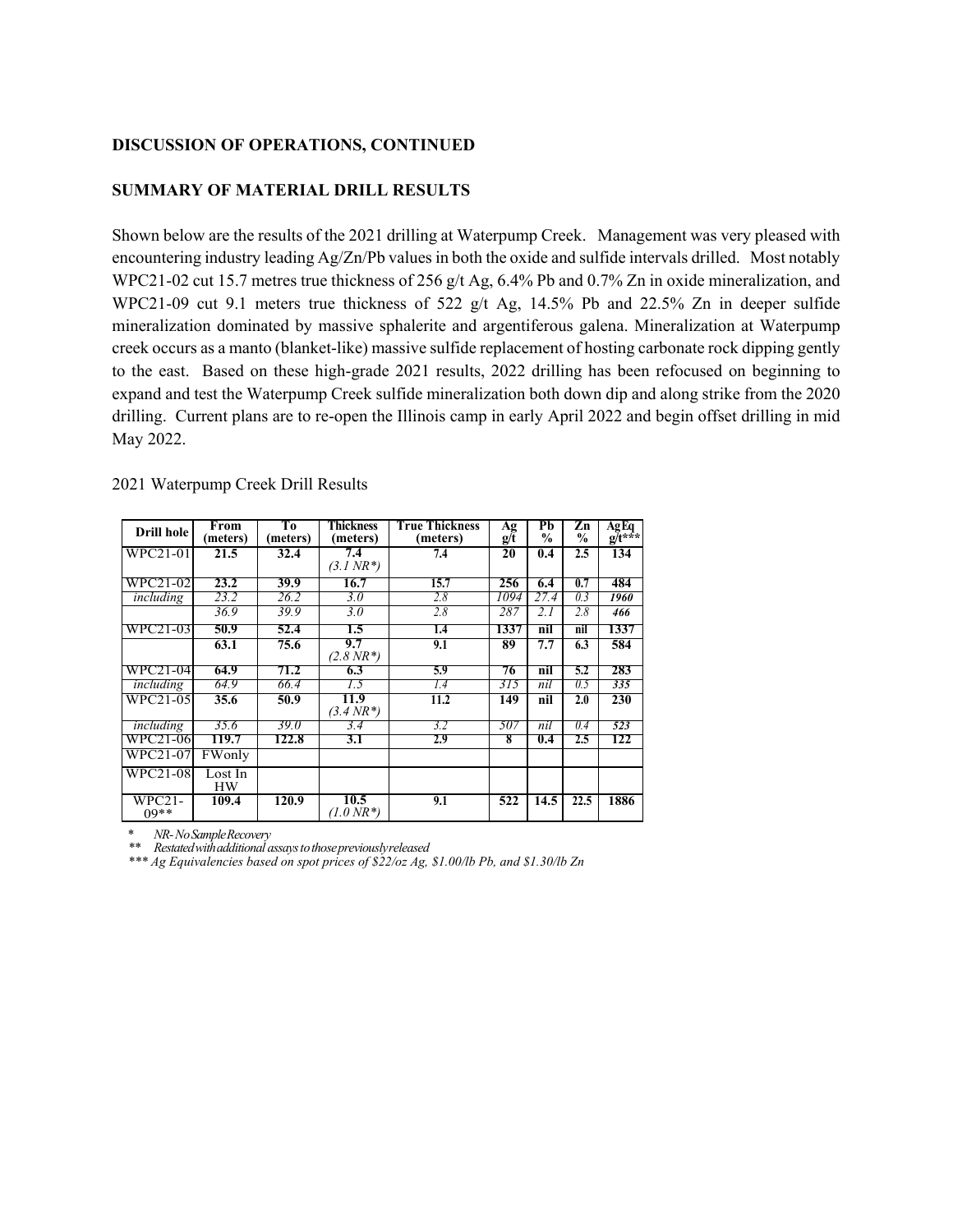#### **FINANCIAL RESULTS**

## **OVERALL PERFORMANCE**

During the year ended December 31, 2021, the Company's main focus was the acquisition of Illinois Creek Project and its related exploration activities, as well as the reverse acquisition of 1246779 B.C. Ltd. which explained the significant increase in expenses in 2021 compared to 2020.

## **SELECTED ANNUAL INFORMATION**

The following sets out selected financial information from the Company's most recently completed financial periods being the years ended December 31, 2021, 2020 and 2019, and are derived from, and should be read together with, the Company's annual audited consolidated financial statements.

| Summary of components of            | Year Ended        | Year Ended        | Year Ended        |
|-------------------------------------|-------------------|-------------------|-------------------|
| Consolidated Statements of          | December 31, 2021 | December 31, 2020 | December 31, 2019 |
| Operations and Comprehensive Loss   | (\$)              | (\$)              | (\$)              |
| Operating expenses                  | (2,685,066)       | (127, 985)        | (155,078)         |
| Other items                         | (24,313)          | (28, 294)         | (2,985)           |
| Net loss                            | (2,709,379)       | (165, 131)        | (158,063)         |
| Unrealized foreign exchange loss on | (67, 439)         |                   |                   |
| translation of foreign operations   |                   |                   |                   |
| Comprehensive Loss                  | (2,776,818)       | (165, 131)        | (158, 063)        |
|                                     |                   |                   |                   |
| Summary of components of            | December 31, 2021 | December 31, 2020 | December 31, 2019 |
| Consolidated Statements of          |                   |                   |                   |
| <b>Financial Position</b>           |                   |                   |                   |
|                                     |                   |                   |                   |
|                                     | (\$)              | (\$)              | $(\$\)$           |
| Current assets                      | 1,926,623         | 52,181            | 254,978           |
| Exploration & evaluation property   |                   |                   |                   |
| interests                           | 14,983,643        | 5,274,721         | 5,097,152         |
| Investment in joint venture         |                   | 3,563,523         | 2,680,029         |
| Total assets                        | 16,910,266        | 8,890,425         | 8,032,159         |
|                                     |                   |                   |                   |
| <b>Current liabilities</b>          | 846,268           | 185,712           | 24,700            |
| Long-term liabilities               | 2,700,000         |                   |                   |
| Shareholders' equity                | 13,363,998        | 8,704,713         | 8,007,459         |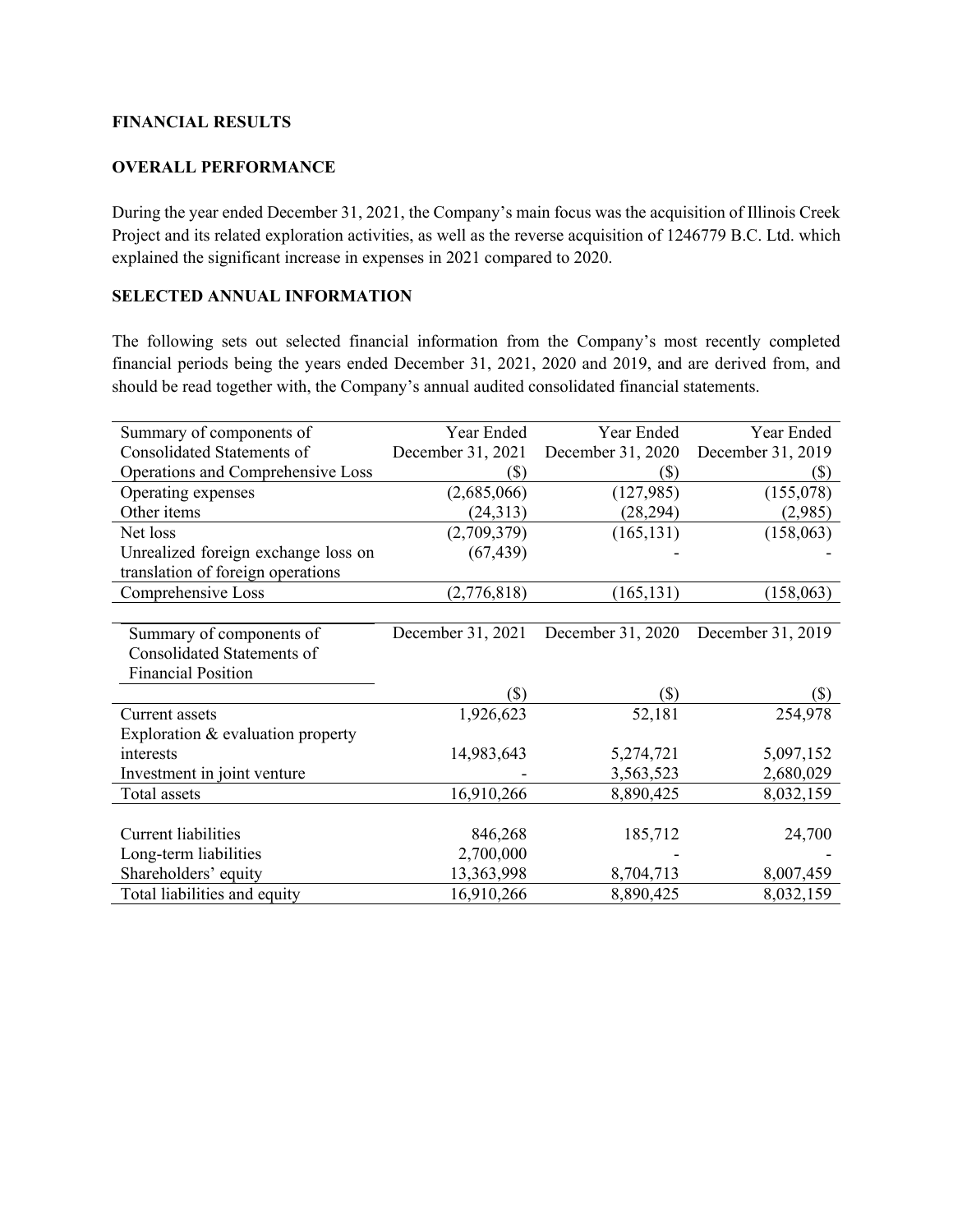#### **SUMMARY OF QUARTERLY RESULTS**

|                     | Dec 31, 2021 | Sep 30, 2021 | Jun 30, 2021 | Mar 31,   | Dec 31,   | Sep 30,  | Jun 30,   | Mar 31,    |
|---------------------|--------------|--------------|--------------|-----------|-----------|----------|-----------|------------|
|                     |              |              |              | 2021      | 2020      | 2020     | 2020      | 2020       |
| Expenses            | \$1,818,896  | \$87,951     | \$592,923    | \$209,609 | \$62,371  | \$18,898 | \$52,471  | \$3,097    |
| Loss for the period | \$1,818,896  | \$87,951     | \$592,923    | \$209,609 | \$62,371  | \$18,898 | \$52,471  | \$3,097    |
| Pre-RTO: Weighted   |              |              |              |           |           |          |           |            |
| Average number of   |              |              |              |           |           |          |           |            |
| common shares       |              |              |              |           |           |          |           |            |
| outstanding         | N/A          | 3,054        | 2,623        | 2,555     | 2,543     | 2,543    | 2,543     | 2,543      |
| Post-RTO:           |              |              |              |           |           |          |           |            |
| Weighted Average    |              |              |              |           |           |          |           |            |
| number of common    |              |              |              |           |           |          |           |            |
| shares outstanding  | 6,710,279    | N/A          | N/A          | N/A       | N/A       | N/A      | N/A       | N/A        |
| Weighted Average    |              |              |              |           |           |          |           |            |
| number of           |              |              |              |           |           |          |           |            |
| proportional shares |              |              |              |           |           |          |           |            |
| outstanding         | 144,520      | N/A          | N/A          | N/A       | N/A       | N/A      | N/A       | N/A        |
| Loss per share*     | \$(1.37)     | \$(28.80)    | \$(226.05)   | \$(82.04) | \$(24.53) | \$(7.43) | \$(20.63) | \$(1.22)   |
| Exploration and     |              |              |              |           |           |          |           |            |
| evaluation assets - |              |              |              |           |           |          |           |            |
| additions           | \$759,505    | \$1,533,983  | \$7,337,103  | \$78,331  | \$107,591 | \$16,875 | \$72,065  | \$(18,962) |

The following is a summary of the Company's most recent 8 quarterly results:

\*The weighted average number of shares outstanding and loss per share for fiscal year ended December 31, 2021 have been adjusted for the exchange of WACG common shares to WAM common shares post the RTO.

Overall, during the eight recently completed quarters, the Company was in an expansion mode especially starting from the first quarter of 2021 whereby the Company incurred more expenses as it was preparing to go public.

The Company's operating losses are due to ongoing mineral exploration costs, filing fees and professional fees such as legal, accounting and audit incurred during the process of managing the Company's operations and to ensure regulatory compliance and can vary from quarter to quarter based on planned exploration activities and resource constraints.

#### **Results of Operations for the Three Months ended December 31, 2021**

The loss for the three months ended December 31, 2021 was \$1,818,896 compared to \$62,371 for the three months ended December 31, 2020. The increase in the loss from 2020 to 2021 was mainly due to listing expenses of \$1.1 million when the Company underwent an RTO acquisition in November 2021 as well as marketing expenses of \$0.6 million for new shareholders' outreach.

### **Results of Operations for the Year ended December 31, 2020**

The loss for the year ended December 31, 2021 was \$2,709,379 compared to \$165,131 for the year ended December 31, 2020. The increase in the loss from 2020 to 2021 was mainly due to listing expenses of \$1.1 million and stock based compensation of \$0.3 million related to the RTO transaction. Also contributing to the increase in expenses were professional fees of \$0.3 million and office and sundry expenses of \$0.2 million which included RTO transaction and marketing expenses of \$0.6 million for new shareholders outreach.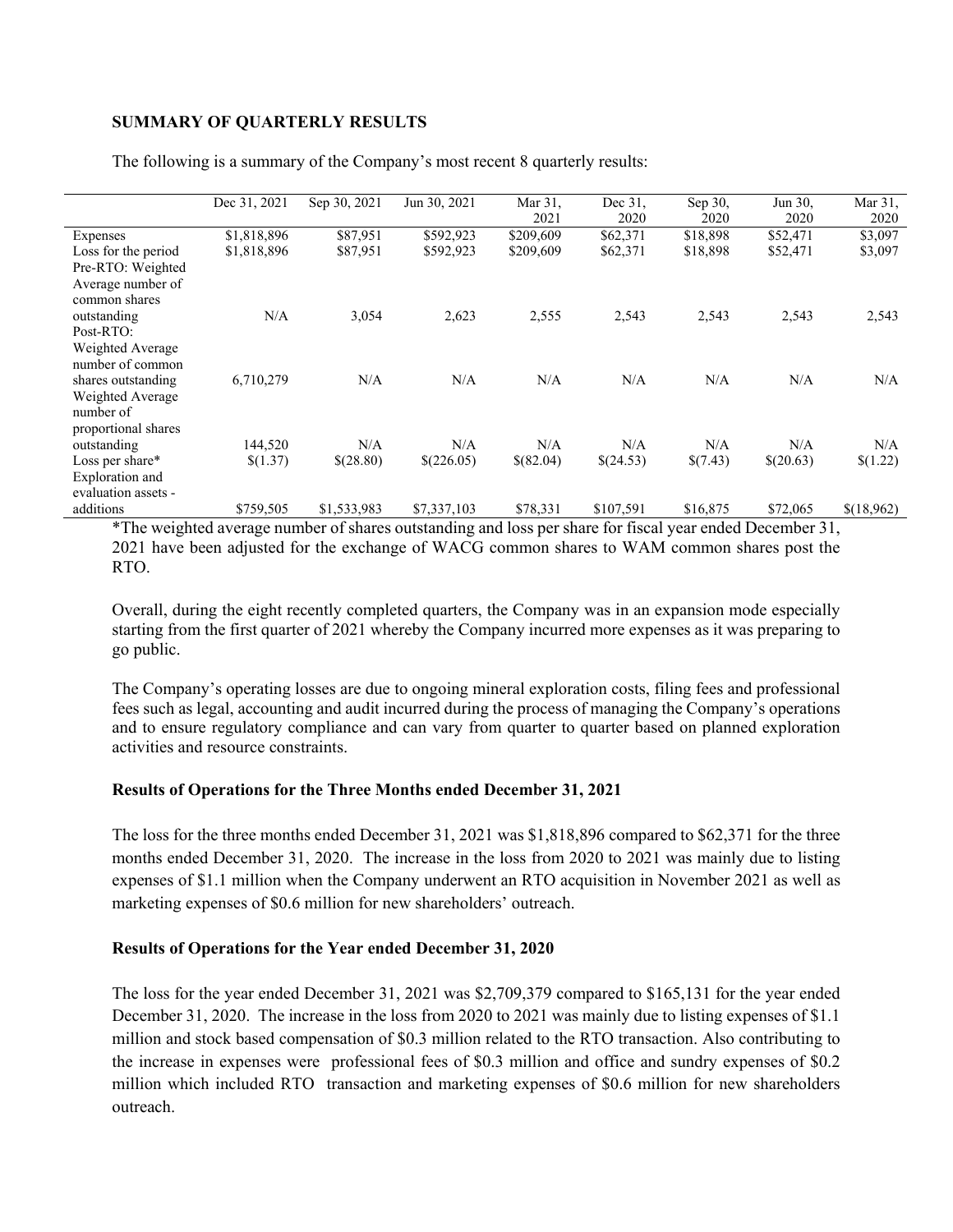## **Transaction with Related Parties**

The Company's related parties include its subsidiaries, key management personnel, and companies related by way of directors or shareholders in common. Transactions with related parties for goods and services are made on normal commercial terms.

#### Key Management Personnel Compensation

Key management personnel include the Company's Board of Directors and members of senior management.

| Year ended - December 31, 2021    | Position                         |    | Cash         |    | Share-based  |
|-----------------------------------|----------------------------------|----|--------------|----|--------------|
|                                   |                                  |    | Compensation |    | Compensation |
| Christopher (Kit) Marrs           | CEO/Director                     | S  | 25,000       | \$ | 54,387       |
| Nathan Brewer                     | Director                         |    |              |    | 19,714       |
| David Smallhouse                  | Director                         |    |              |    | 19,714       |
| Gregory Anderson                  | Senior VP/Director               |    | 18,750       |    | 62,740       |
| Kevin Nishi                       | Director                         |    |              |    | 5,780        |
| A company controlled by Alex Tong | <b>CFO</b>                       |    | 136,329      |    | 7.706        |
| Joan Marrs                        | VP Operations                    |    | 15,000       |    | 48,607       |
| Joe Piekenbrock*                  | Chief Exploration Officer        |    | 135,000      |    | 19,713       |
|                                   |                                  | \$ | 330,079      | S  | 238,360      |
|                                   |                                  |    |              |    |              |
| Year ended - December 31, 2020    | Position                         |    | Cash         |    | Share-based  |
|                                   |                                  |    | Compensation |    | Compensation |
| Joe Piekenbrock*                  | <b>Chief Exploration Officer</b> | \$ | 33,750       |    | S            |

\*On March 31, 2021, the Company issued 120 WACG common shares (valued at \$540,000) and \$3,698,000 promissory note payable to a company controlled by Joe Piekenbrock for the Illinois Creek Mine Project.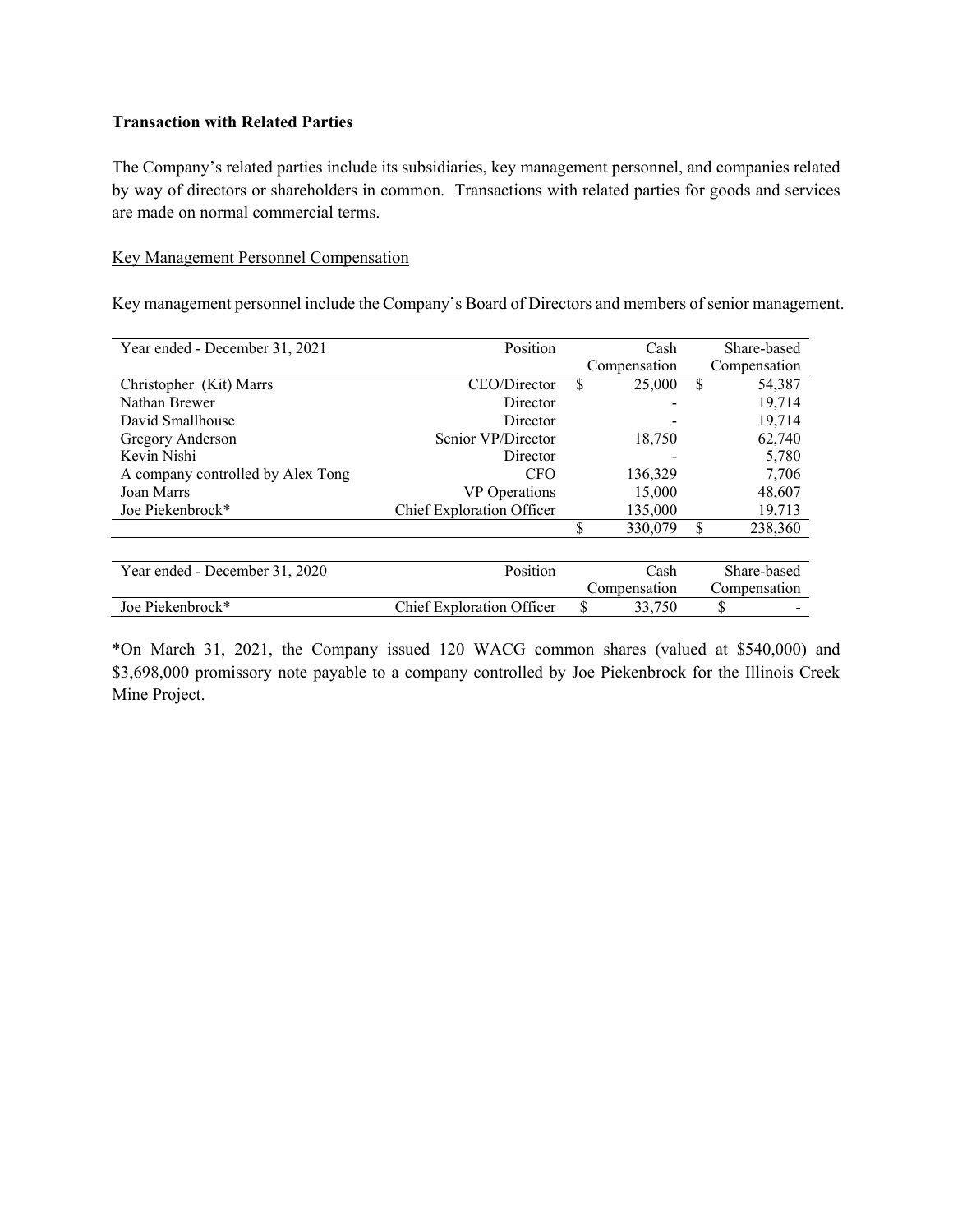## **DISCLOSURE OF OUTSTANDING SHARE DATA**

The following table summarizes the fully diluted number of common shares outstanding as at December 31, 2021 and the date of this MD&A if all outstanding and vested options were exercised to purchase common shares:

|                             | December 31, 2021 | December 31, 2021    |
|-----------------------------|-------------------|----------------------|
|                             | Undiluted         | Fully diluted common |
|                             |                   | shares               |
| Common shares               | 14,310,520        | 14,310,520           |
| Proportionate shares        | 238,643           | 23,864,300           |
| <b>Total Common shares</b>  |                   | 38,166,920           |
| Options                     | 3,530,000         | 3,530,000            |
| Fully Diluted Common shares |                   | 41,704,820           |

|                                    | As at date of MD&A<br>Undiluted | As at date of MD&A<br>Fully diluted common |
|------------------------------------|---------------------------------|--------------------------------------------|
|                                    |                                 | shares                                     |
| Common shares                      | 14,610,520                      | 14,610,520                                 |
| Proportionate shares               | 238,643                         | 23,864,300                                 |
| <b>Total Common shares</b>         |                                 | 38,474,820                                 |
| Options                            | 3,230,000                       | 3,230,000                                  |
| <b>Fully Diluted Common shares</b> |                                 | 41,704,820                                 |

# **LIQUIDITY AND CAPITAL RESOURCES**

Liquidity risk is the risk that the Company will encounter difficulty in satisfying financial obligations as they become due. The Company manages its liquidity risk by forecasting cash flows from operations and anticipated investing and financing activities. The Company's objective in managing liquidity risk is to maintain sufficient readily available reserves in order to meet its liquidity requirements.

# Working Capital

As at December 31, 2021, the Company had working capital of \$1,080,355.

Cash

As at December 31, 2021, the Company had cash of \$1,904,981 (December 31, 2020 - \$52,181).

### Cash Provided by Operating Activities

Cash used in operating activities during the year ended December 31, 2021 was \$1,009,552. Cash was mostly spent on marketing, office and sundry and professional fees.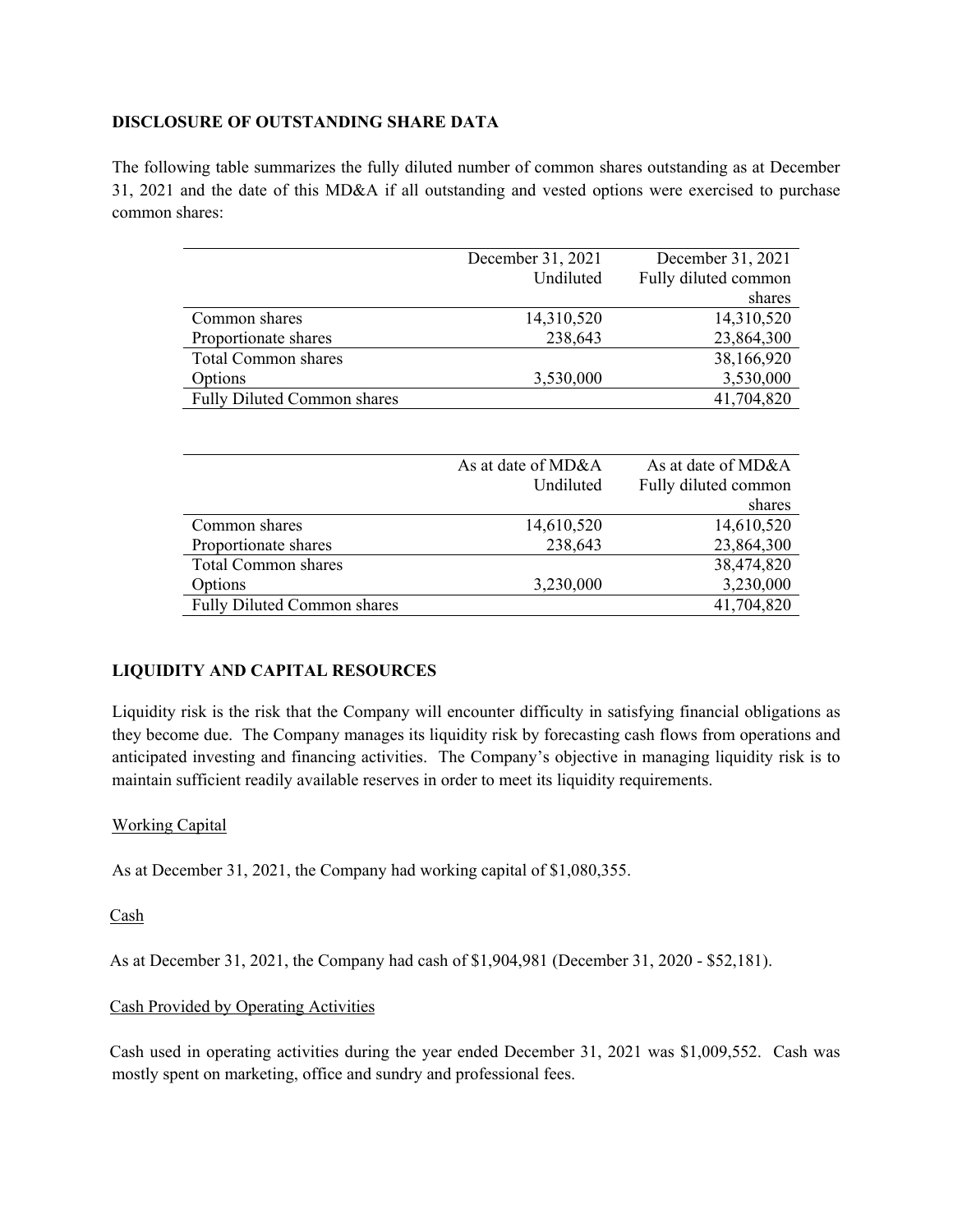## Cash Used in Investing Activities

During the year ended December 31, 2021, the Company spent \$3,237,507 on exploration of mineral properties. During the year ended December 31, 2020, the Company spent \$89,739 on mineral exploration and evaluation assets.

## Cash Generated by Financing Activities

During the year ended December 31, 2021, the Company received gross proceeds of \$7.1 million from issuance of common shares.

The Company has a promissory note of \$3,200,000 with 2% interest charge per annum. The repayment schedule is on Note 9 of the Company's audited consolidated financial statements.

## **GOING CONCERN**

The recoverability of amounts shown as mineral exploration and evaluation assets is dependent upon the discovery of economically recoverable reserves, the Company's ability to obtain financing to develop the properties and the ultimate realization of profits through future production or sale of the mineral property interests. Realized values may be substantially different than carrying values as recorded in these financial statements.

The Company's consolidated financial statements have been prepared on a going concern basis which assumes that the Company will be able to continue its operation as a going concern for the foreseeable future and will be able to realize its assets and discharge its liabilities in the normal course of business. At December 31, 2021, the Company had not achieved profitable operations, had an accumulated deficit of \$3,336,526.

There is presently an ongoing global pandemic outbreak of COVID-19. The actual and threatened spread of the virus globally has had a material adverse effect on the global economy and, specifically, the regional economies in which the Company operates. The pandemic could continue to have a negative impact on the stock market, including trading prices of the Company's common shares and its ability to raise new capital. These factors, amongst others, could have a significant impact on the Company's operations.

### Requirement of Additional Equity Financing

The Company has no source of revenue, income or cash flow. It is wholly dependent upon raising monies through the sale of its Common Shares to finance its business operations. There can be no assurances that this capital will be available in amounts or on terms acceptable to the Company, or at all.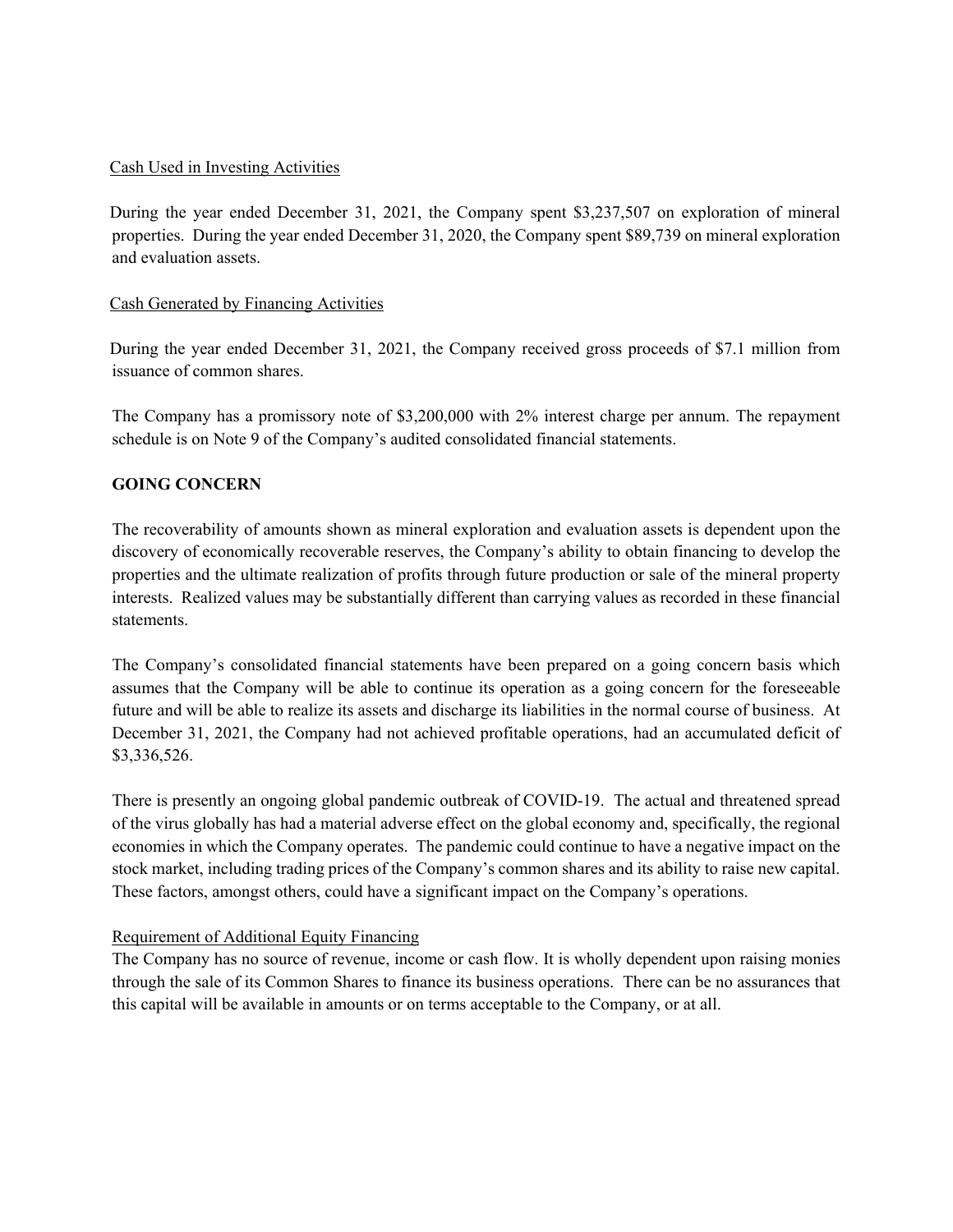#### **FINANCIAL INSTRUMENTS AND RISK MANAGEMENT**

Financial instruments are accounted for in accordance with IFRS 9, "Financial Instruments: Classification and Measurement". A financial instrument is any contract that gives rise to a financial asset of one entity and a financial liability or equity instrument of another entity.

#### FINANCIAL INSTRUMENTS

#### Financial Assets

On initial recognition, financial assets are recognized at fair value and are subsequently classified and measured at: (i) amortized cost; (ii) fair value through other comprehensive income ("FVOCI") or (iii) fair value through profit or loss ("FVTPL"). The classification of financial assets is generally based on the business model in which a financial asset is managed and its contractual cash flow characteristics. A financial asset is measured at fair value net of transaction costs that are directly attributable to its acquisition except for financial assets at FVTPL where transaction costs are expensed.

All financial assets not classified and measured at amortized cost or FVOCI are measured at FVTPL. On initial recognition of an equity instrument that is not held for trading, the Company may irrevocably elect to present subsequent changes in the investment's fair value in other comprehensive income.

The Company derecognizes financial assets only when the contractual rights to cash flows from the financial assets expire, or when it transfers the financial assets and substantially all of the associated risks and rewards of ownership to another entity.

The classification determines the method by which the financial assets are carried on the statement of financial position subsequent to inception and how changes in value are recorded.

#### Impairment of Financial Assets

IFRS 9 uses the expected credit loss ("ECL") model. The credit loss model groups receivables based on similar credit risk characteristics and days past due in order to estimate bad debts. The ECL model applies to the Company's receivables.

An 'expected credit loss' impairment model applies which applies a loss allowance to be recognized based on expected credit losses. The estimated present value of future cash flows associated with the asset is determined and an impairment loss is recognized for the difference between this amount and the carrying amount as follows; the carrying amount of the asset is reduced to estimated present value of the future cash flows associated with the asset, discounted at the financial asset's original effective interest rate, either directly or through the use of an allowance account and the resulting loss is recognized in profit or loss for the period.

In a subsequent period, if the amount of the impairment loss related to financial assets measured at amortized cost decreases, the previously recognized impairment loss is reversed through profit or loss to the extent that the carrying amount of the investment at the date the impairment is reversed does not exceed what the amortized cost would have been had the impairment not been recognized.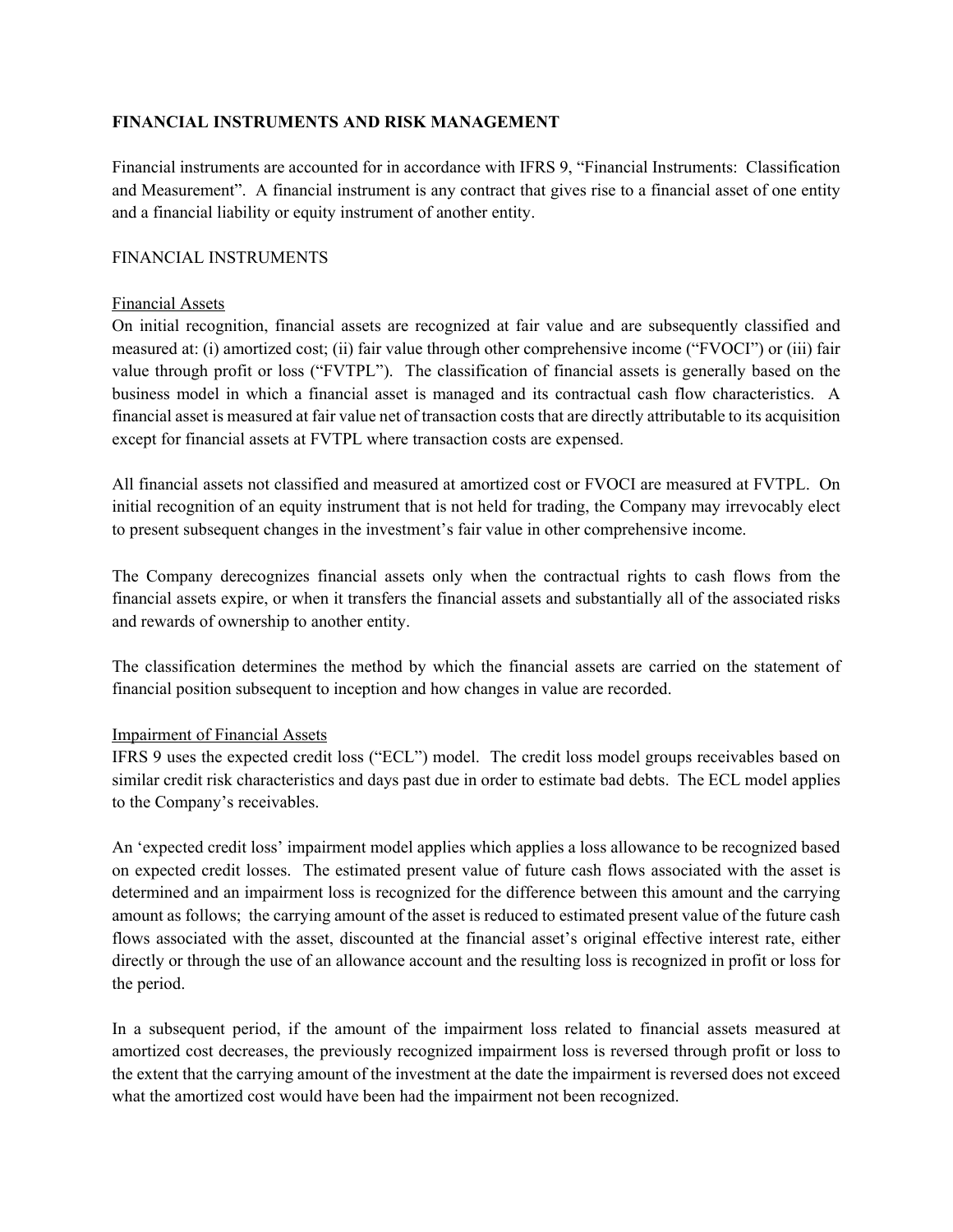### Financial Liabilities

Financial liabilities are designated as either (i) fair value through profit or loss; or (ii) other financial liabilities. All financial liabilities are classified and subsequently measured at amortized cost except for financial liabilities at FVTPL. The classification determines the method by which the financial liabilities are carried on the statement of financial position subsequent to inception and how changes in value are recorded. Accounts payable and loans payable are classified under other financial liabilities and carried on the statement of financial position at amortized cost.

The Company derecognizes a financial liability when its contractual obligations are discharged or cancelled or expire. The Company also derecognizes a financial liability when the terms of the liability are modified such that the terms and/or cash flows of the modified instrument are substantially different; in which case a new financial liability based on the modified terms is recognized at fair value.

## RISK MANAGEMENT

The Company's risk exposures and the impact on the Company's financial instruments are summarized as follows:

## Credit Risk

Credit risk is the risk of potential loss to the Company if a counter-party to a financial instrument fails to meet its contractual obligations. The Company's credit risk is primarily attributable to its liquid financial assets, including cash and amounts receivable. The Company limits the exposure to credit risk in its cash by only investing its cash with high-credit quality financial institutions in business and savings accounts, in guaranteed investment certificates, and in government treasury bills which are available on demand by the Company for its programs.

# Market Risk

Market risk is the risk of loss that may arise from changes in market factors such as interest rates, foreign exchange rates, and commodity and equity prices. These fluctuations may be significant.

a) Interest Rate Risk – The Company is exposed to interest rate risk to the extent that its cash balances bear variable rates of interest. The interest rate risks on cash and on the Company's obligations are not considered significant.

b) Foreign Currency Risk – The Company has identified its functional currencies as the US dollar and the US dollar. Business is transacted in Canadian dollars and US dollars. The Company maintains US dollar bank accounts in Canada and the United States to support the cash needs of its operations.

c) Commodity Price Risk – While the value of the Company's mineral properties is related to the price of gold and silver and the outlook for these minerals, the Company does not currently have any operating mines and therefore does not have any hedging or other commodity based risks with respect to its operating activities.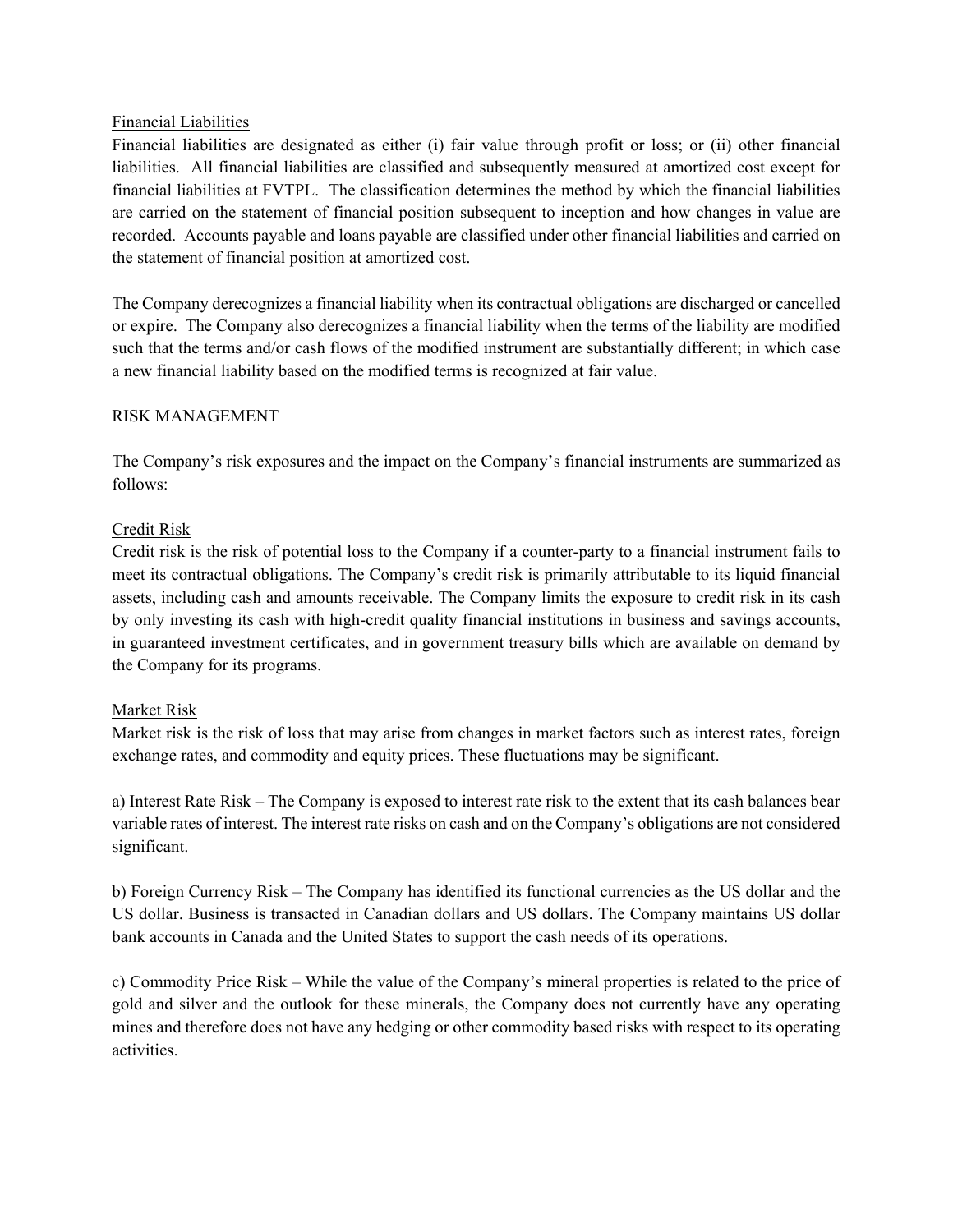Historically, the price of gold and silver has fluctuated significantly and is affected by numerous factors outside of the Company's control including, but not limited to, industrial and retail demand, central bank lending, forward sales by producers and speculators, levels of worldwide production, short-term changes in supply and demand because of speculative hedging activities, and certain other factors related specifically to gold and silver.

## **RISKS AND UNCERTAINTIES**

The Company is in the business of acquiring, exploring and developing mineral properties. It is exposed to a number of risks and uncertainties that are common to other mineral exploration companies in the same business. The industry is capital intensive at all stages and is subject to variations in commodity prices, market sentiment, exchange rates for currency, inflation and other risks. The Company currently has no source of revenue other than interest income. The Company will rely mainly on equity financing to fund acquisitions and its other activities. The risks and uncertainties described in this section are considered by management to be the most important in the context of the Company's business. The risks and uncertainties below are not inclusive of all the risks and uncertainties the Company may be subject to and other risks may exist.

### **Overview**

The Company is subject to many risks that may affect future operations over which the Company has little control. These risks include, but are not limited to, intense competition in the resource industry, market conditions and the Company's ability to access new sources of capital, mineral property title, results from property exploration and development activities, and currency fluctuations. The Company has a history of recurring losses and there is no expectation that this situation will change in the foreseeable future

### Uninsured or Uninsurable Risks

The Company may become subject to liability for pollution or hazards against which it cannot insure or against which it may elect not to insure where premium costs are disproportionate to the Company's evaluation of the relevant risks. The payment of such insurance premiums and of such liabilities would reduce the funds available for exploration and operating activities.

# Differing Interpretations in Tax Regimes in Foreign Jurisdictions

Tax regimes in foreign jurisdictions may be subject to sudden changes. The Company's interpretation of taxation law where it operates and as applied to its transactions and activities may be different than that of applicable tax authorities. As a result, tax treatment of certain operations, actions or transactions may be challenged and reassessed by applicable tax authorities, which could result in adverse tax consequences for the Company, including additional taxes, penalties or interest.

### Tax Matters

The Company is subject to income taxes and other taxes in a variety of jurisdictions and the Company's tax structure is subject to review by both Canadian and United States taxation authorities. The Company's taxes are affected by a number of factors, some of which are outside of its control, including the application and interpretation of the relevant tax laws and treaties. If the Company's filing position were to be challenged for whatever reason, this could have a material adverse effect on the Company's business, results of operations and financial condition.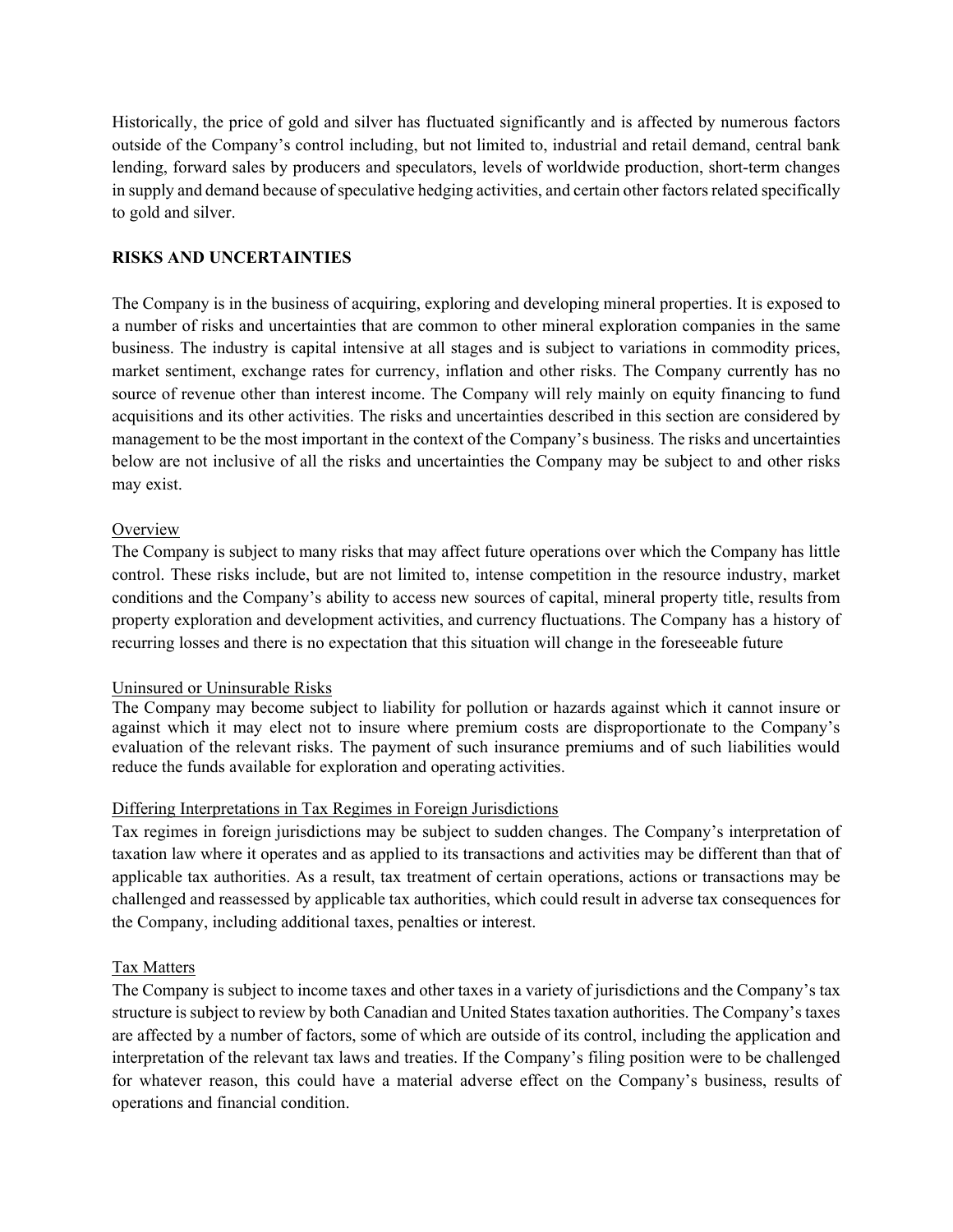## Conflicts of Interest

Certain directors and officers of the Company are also directors, officers and/or shareholders of other companies that are similarly engaged in the business of natural resource exploration, development and production. Such associations may give rise to conflicts of interest from time to time. The directors of the Company are required by law to act honestly and in good faith with a view to the best interests of the Company and to disclose any interest which they may have in any project or opportunity of the Company.

## Government Regulation

The Company's mineral exploration activities in United States may be adversely affected in varying degrees by changing government regulations relating to the mining industry or shifts in political conditions that increase royalties or the costs related to the Company's activities or maintaining its properties. Operations may also be affected in varying degrees by government regulations with respect to restrictions on production, price controls, government-imposed royalties, claim fees, export controls, income taxes, and expropriation of property, environmental legislation and mine safety. The effect of these factors cannot be accurately predicted. Although the Company's exploration activities are currently carried out in material compliance with all applicable rules and regulations, no assurance can be given that new rules and regulations will not be enacted or that existing rules and regulations will not be applied in a manner which could limit or curtail production or development.

## Risks Associated with Potential Acquisitions

The Company is actively evaluating opportunities to acquire mining assets and businesses. These acquisitions may be material in size, may change the scale of the Company's business and may expose the Company to new geographic, political, operating, financial and geological risks. The Company's success in its acquisition activities depends on its ability to identify suitable acquisition targets, acquire them on acceptable terms and integrate their operations successfully with those of the Company.

Any acquisitions would be accompanied by risks, such as the difficulty of assimilating the operations and personnel of any acquired companies; the potential disruption of the Company's ongoing business; the inability of management to maximize the financial and strategic position of the Company through the successful incorporation of acquired assets and businesses; additional expenses associated with amortization of acquired intangible assets; the maintenance of uniform standards, controls, procedures and policies; the impairment of relationships with employees, customers and contractors as a result of any integration of new management personnel; and the potential unknown liabilities associated with acquired assets and businesses, including environmental liabilities. In addition, the Company may need additional capital to finance any such acquisitions. Debt financing related to acquisitions would expose the Company to the risk of leverage, while equity financing may cause existing shareholders to suffer dilution. There can be no assurance that the Company would be successful in overcoming these risks or any other problems encountered in connection with such acquisitions.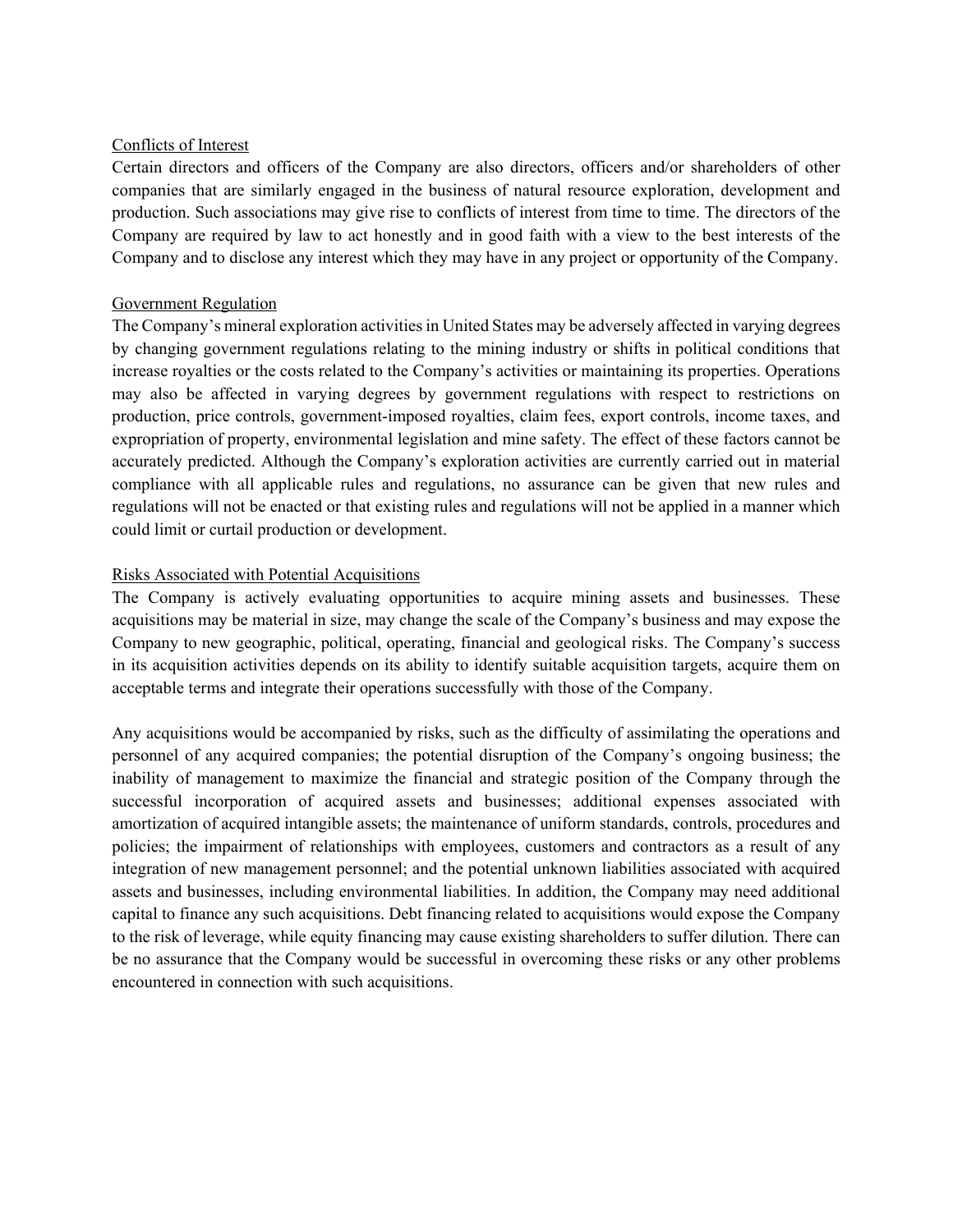#### Competition and Scarcity of Mineral Lands

The mining industry is intensely competitive, with many companies and individuals engaged in the mining business including large, established mining companies with substantial capabilities. There is a limited supply of desirable mineral lands available for claim staking, lease or other acquisition in the areas where the Company contemplates conducting exploration activities. The Company may be at a disadvantage in its efforts to acquire quality mining properties as it must compete with individuals and companies which in many cases have greater financial resources and larger technical staffs than the Company. Accordingly, there can be no assurance that the Company will be able to compete successfully for new mining properties. Increased competition for experienced mining professionals, equipment and other resources could adversely affect the Company's ability to attract necessary capital funding or acquire suitable producing properties or prospects for mineral exploration

### Future Profits/Losses and Production Revenues/Expenses

The Company has no history of operations and expects that its losses will continue for the foreseeable future. The Company does not expect to receive revenues from operations or be profitable in the foreseeable future, if at all. The Company expects to incur losses until such time as a property enters into commercial production and generates sufficient revenues to fund its continuing operations. Development will require the commitment of substantial resources. There can be no assurance that the Company will generate any revenues or achieve profitability. The Company's operating expenses and capital expenditures may increase in subsequent years due to the cost of employees, consultants, service providers and equipment associated with advancing exploration and development. The amounts and timing of expenditures will depend on the progress of ongoing exploration and development, the Company's strategic analyses, the rate at which operating losses are incurred, the execution of any joint venture or other agreements with strategic partners, and the Company's acquisition of additional properties and other factors, many of which factors are beyond the Company's control.

### Commodity Prices

In the event that the Company has a producing mine in the future, the profitability of the Company's business will be largely contingent on the market price for the minerals sold by the Company. A significant reduction in the market price of the metals sold by the Company for any extended period could have a materially adverse effect on the Company's profitability and cash flow. Global metal prices fluctuate widely and are affected by numerous factors beyond the Company's control, including global demand and production levels, political and economic conditions, producer hedging activities, speculative activities, inflation, interest rates and currency exchange rates.

### Exploration and Mining Risks

There is no assurance that any exploration activities that the Company may undertake in the future will result in the development of an economically viable mine project. Exploration for minerals is highly speculative in nature, involves many risks and frequently is unsuccessful. Among the many uncertainties inherent in any mineral exploration and development program are the location of economic ore bodies, the development of appropriate metallurgical processes, the receipt of necessary regulatory permits and the construction of mining and processing facilities. In addition, substantial expenditures are required to pursue such exploration and development activities. Assuming discovery of an economic ore body, depending on the type of mining operation involved, several years may elapse from the initial phases of drilling until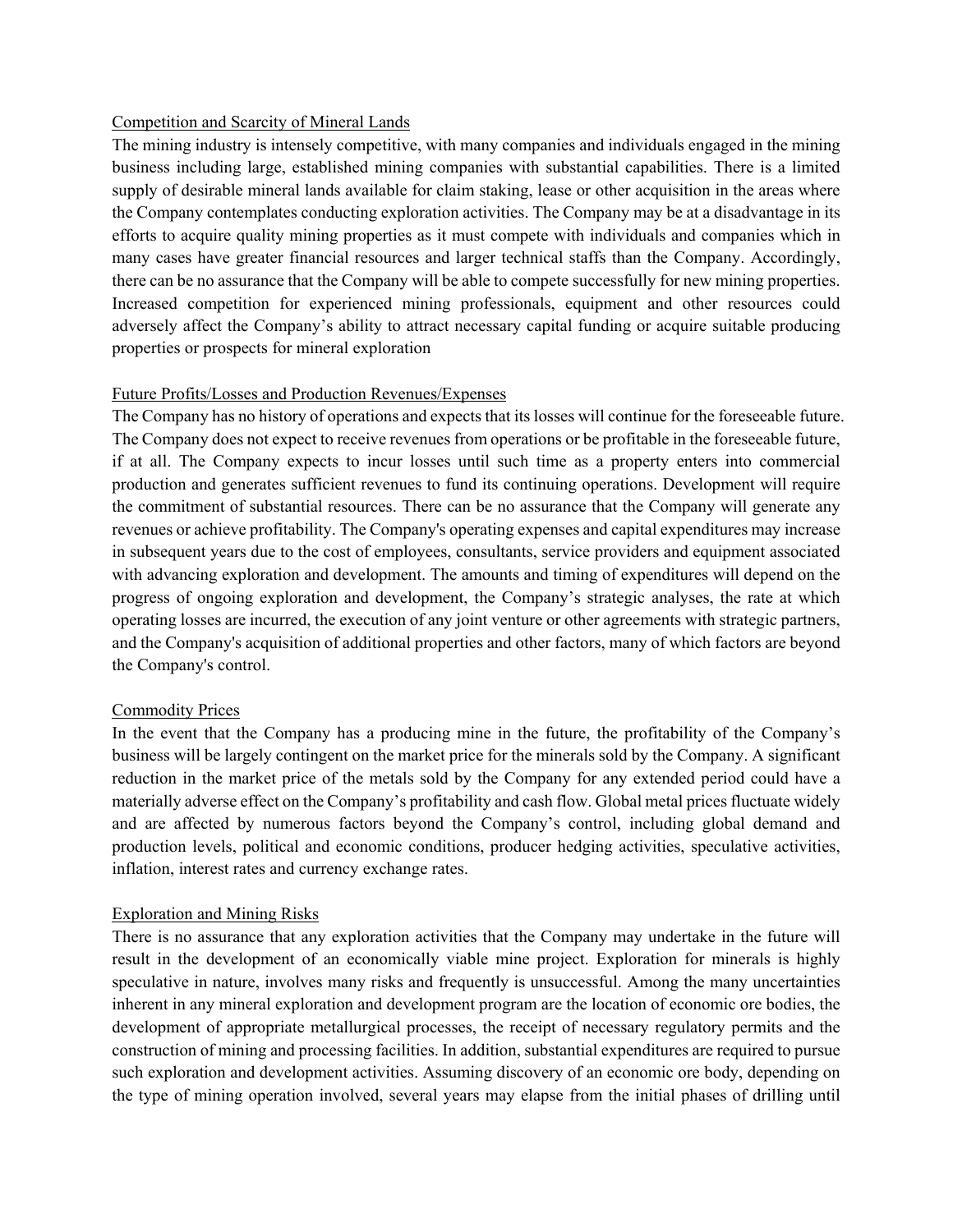commercial operations are commenced and during such time the economic feasibility of production may change. Substantial expenditures are required to establish mineral resources and mineral reserves through drilling, to develop metallurgical processes to extract the metal from mineral resources, and in the case of new properties, to develop the mining and processing facilities and infrastructure at any site chosen for mining. The economic viability of a mineral deposit depends on a number of factors, including without limitation: the characteristics of the orebody and its proximity to infrastructure, costs associated with exploration, development and operation of the mine project, prevailing metal prices, economic and financing conditions.

## Dependence on Key Personnel

The Company is heavily dependent on its key personnel and on its ability to motivate, retain and attract highly skilled persons. If, for any reason, any one or more of such key personnel do not continue to be active in the Company's management, the Company could be adversely affected. There can be no assurance that the Company will successfully attract and retain additional qualified personnel to manage its current needs and anticipated growth. The failure to attract such qualified personnel to manage growth effectively could have a material adverse effect on the Company's business, financial condition or results of operations.

### Capital Market

Historically the Company has been financed through the issuance of common shares and other equity securities. Although the Company has been successful in the past in obtaining financing, the Company has limited access to financial resources and there is a risk that sufficient additional financing may not be available to the Company on acceptable terms, or at all. The ability of the Company to arrange additional financing will depend, in part, on prevailing debt and equity market conditions, and other factors. As a consequence, global economic and financial conditions could adversely impact the Company's financial status and share price.

#### COVID-19

The outbreak of COVID-19 has had a significant impact on global economic conditions triggering restrictions on the movement of goods and people. These conditions may impact the Company's ability to access its mineral properties to complete further work. The ability of the Company to fund ongoing exploration or projects development is affected by the availability of financing. The extent to which COVID-19 impacts the Company's financial position, results of operations and cash flows in future periods is not yet known; however, there may be heightened risk of mineral properties impairment and liquidity or going concern uncertainty.

#### Critical Accounting Estimates

The preparation of financial statements in accordance with IFRS requires management to make estimates and assumptions that affect the reported amounts of assets and liabilities, disclosure of contingent assets and liabilities at the date of the financial statements, and the reported amounts of revenue and expenses during the reporting period. Actual reports could differ from management's estimates.

### **ADDITIONAL DISCLOSURE FOR VENTURE ISSUERS WITHOUT SIGNIFICANT REVENUE**

The components of mineral properties are described in Note 4 of the consolidated financial statements